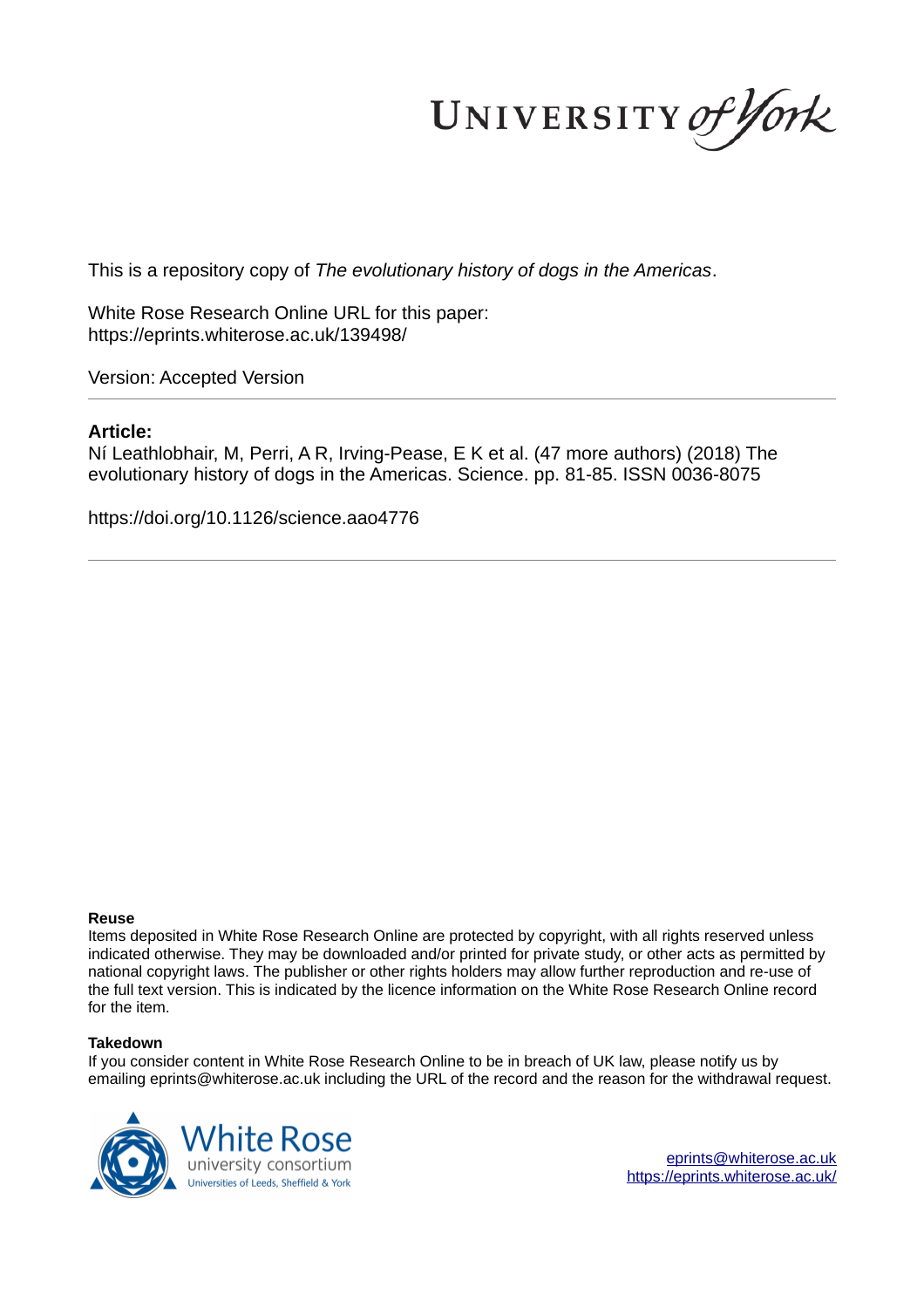# 1 **Title: The Evolutionary History of Dogs in the Americas**

| $\overline{2}$  |                                                                                                                                                                    |
|-----------------|--------------------------------------------------------------------------------------------------------------------------------------------------------------------|
| 3               | Authors: Máire Ní Leathlobhair <sup>1</sup> *, Angela R. Perri <sup>2,3*</sup> , Evan K. Irving-Pease <sup>4*</sup> , Kelsey E. Witt <sup>5*</sup> ,               |
| 4               | Anna Linderholm <sup>4,6*</sup> , James Haile <sup>4,7</sup> , Ophelie Lebrasseur <sup>4</sup> , Carly Ameen <sup>8</sup> , Jeffrey Blick <sup>9,†</sup> , Adam R. |
| 5               | Boyko <sup>10</sup> , Selina Brace <sup>11</sup> , Yahaira Nunes Cortes <sup>12</sup> , Susan J. Crockford <sup>13</sup> , Alison Devault <sup>14</sup> ,          |
| 6               | Evangelos A. Dimopoulos <sup>4</sup> , Morley Eldridge <sup>15</sup> , Jacob Enk <sup>14</sup> , Shyam Gopalakrishnan <sup>7</sup> , Kevin Gori <sup>1</sup> ,     |
| $\overline{7}$  | Vaughan Grimes <sup>16</sup> , Eric Guiry <sup>17</sup> , Anders J. Hansen <sup>7,18</sup> , Ardern Hulme-Beaman <sup>4,8</sup> , John Johnson <sup>19</sup> ,     |
| 8               | Andrew Kitchen <sup>20</sup> , Aleksei K. Kasparov <sup>21</sup> , Young-Mi Kwon <sup>1</sup> , Pavel A. Nikolskiy <sup>21,22</sup> , Carlos                       |
| 9               | Peraza Lope <sup>23</sup> , Aurélie Manin <sup>24,25</sup> , Terrance Martin <sup>26</sup> , Michael Meyer <sup>27</sup> , Kelsey Noack Myers <sup>28</sup> ,      |
| 10              | Mark Omura <sup>29</sup> , Jean-Marie Rouillard <sup>14,30</sup> , Elena Y. Pavlova <sup>21,31</sup> , Paul Sciulli <sup>32</sup> , Mikkel-Holger S.               |
| 11              | Sinding <sup>7,18,33</sup> , Andrea Strakova <sup>1</sup> , Varvara V. Ivanova <sup>34</sup> , Christopher Widga <sup>35</sup> , Eske Willerslev <sup>7</sup> ,    |
| 12              | Vladimir V. Pitulko <sup>21</sup> , Ian Barnes <sup>11</sup> , M. Thomas P. Gilbert <sup>7,36</sup> , Keith M. Dobney <sup>8</sup> , Ripan S.                      |
| 13              | Malhi <sup>37,38</sup> , Elizabeth P. Murchison <sup>1,a,§</sup> , Greger Larson <sup>4,a,§</sup> and Laurent A. F. Frantz <sup>4,39,a,§</sup>                     |
| 14              |                                                                                                                                                                    |
| 15              | <b>Affiliations:</b>                                                                                                                                               |
| 16              | 1 Transmissible Cancer Group, Department of Veterinary Medicine, University of Cambridge,                                                                          |
| 17              | Cambridge, U.K.                                                                                                                                                    |
| 18              | 2 Department of Archaeology, Durham University, Durham, U.K.                                                                                                       |
| 19              | 3 Department of Human Evolution, Max Planck Institute for Evolutionary Anthropology, Leipzig,                                                                      |
| 20              | Germany                                                                                                                                                            |
| 21              | 4 The Palaeogenomics & Bio-Archaeology Research Network, Research Laboratory for                                                                                   |
| 22              | Archaeology and History of Art, The University of Oxford, Oxford, UK.                                                                                              |
| 23              | 5 School of Integrative Biology, University of Illinois, Urbana-Champaign, USA                                                                                     |
| 24<br>25        | 6 Department of Anthropology, Texas A&M University, College Station, USA<br>7 Centre for GeoGenetics, Natural History Museum of Denmark, University of Copenhagen, |
| 26              | Copenhagen, Denmark                                                                                                                                                |
| 27              | 8 Department of Archaeology, Classics and Egyptology, University of Liverpool, Liverpool, UK                                                                       |
| 28              | 9 Department of Government and Sociology, Georgia College and State University, USA                                                                                |
| 29              | 10 Department of Biomedical Sciences, Cornell University, Ithaca, USA                                                                                              |
| 30              | 11 Department of Earth Sciences, Natural History Museum, London, UK                                                                                                |
| 31              | 12 Department of Anthropology, University at Albany-SUNY, Albany, New York, USA                                                                                    |
| 32              | 13 Pacific Identifications Inc., Victoria, Canada                                                                                                                  |
| 33              | 14 Arbor Biosciences, Ann Arbor, USA.                                                                                                                              |
| 34              | 15 Millennia Research Limited, Victoria, Canada                                                                                                                    |
| 35              | 16 Department of Archaeology, Memorial University, Queen's College, St. John's, Canada                                                                             |
| 36              | 17 Department of Anthropology, University of British Columbia, Vancouver, Canada                                                                                   |
| 37              | 18 The Qimmeq Project, University of Greenland, Nuussuaq, Greenland                                                                                                |
| 38              | 19 Department of Anthropology, Santa Barbara Museum of Natural History, USA                                                                                        |
| 39              | 20 Department of Anthropology, University of Iowa, Iowa City, USA                                                                                                  |
| 40              | 21 Institute for the Material Culture History, Russian Academy of Sciences, St Petersburg, Russia                                                                  |
| 41              | 22 Geological Institute, Russian Academy of Sciences, Moscow, Russia                                                                                               |
| 42              | 23 Centro INAH Yucatán, Mérida, Yucatán, México                                                                                                                    |
| 43              | 24 Department of Archaeology, BioArCh, University of York, York, UK                                                                                                |
| 44              | 25 UMR 7209, Archéozoologie, Archéobotanique. Muséum national d'Histoire naturelle, Paris,                                                                         |
| $\overline{AB}$ |                                                                                                                                                                    |

- 45 France
- 46 26 Research and Collections Center, Illinois State Museum, Springfield, USA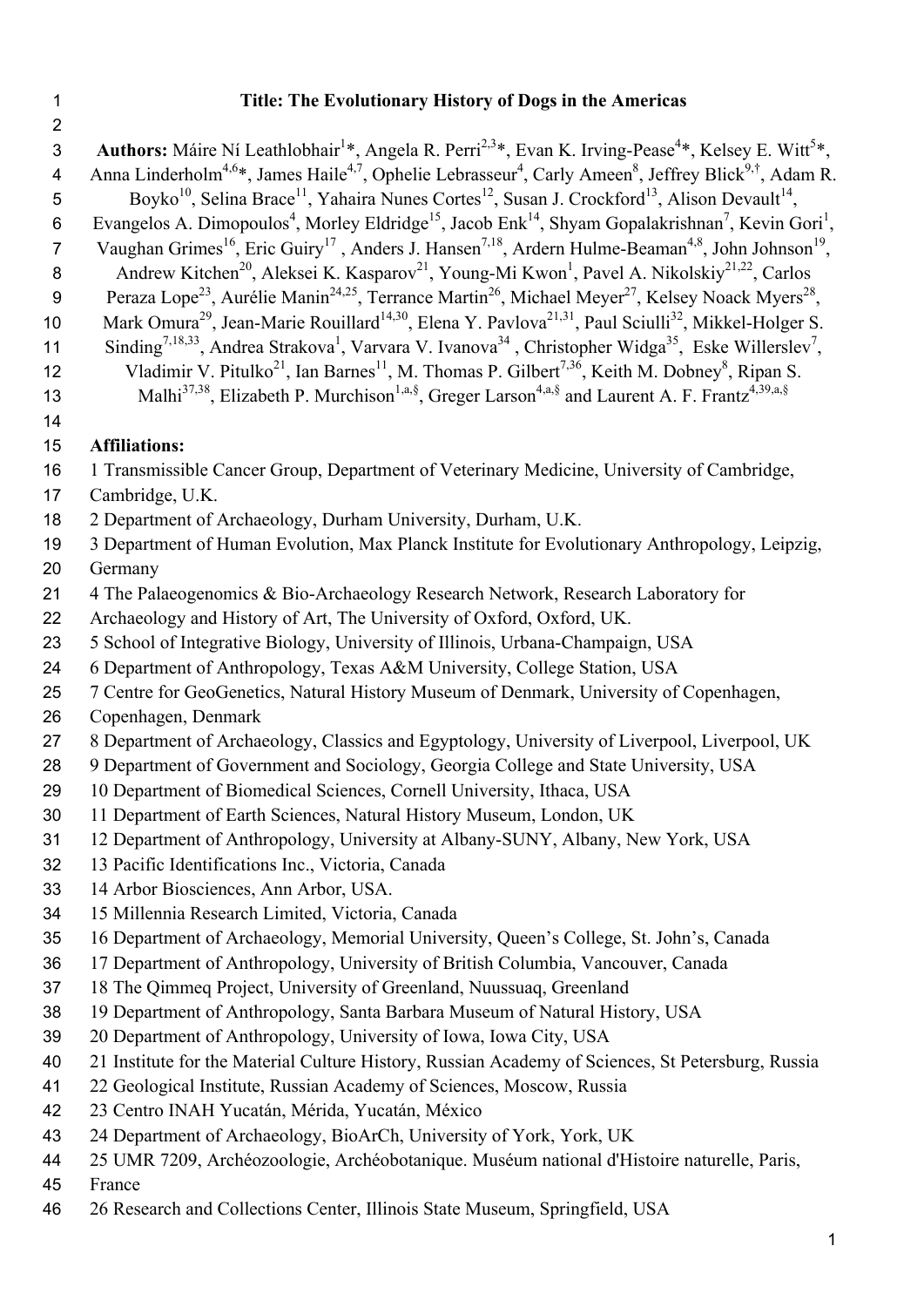- 27 Touray & Meyer Vet Clinic, Serrekunda, Gambia
- 28 Glenn A. Black Laboratory of Anthropology, Indiana University Bloomington, USA
- 29 Department of Mammalogy, Museum of Comparative Zoology, Harvard University, Cambridge,
- MA, USA
- 30 Chemical Engineering Department, University of Michigan, Ann Arbor, USA.
- 31 Arctic & Antarctic Research Institute, St Petersburg, Russia
- 32 Department of Anthropology, Ohio State University, Columbus, USA
- 33 Natural History Museum, University of Oslo, Oslo, Norway
- 34 VNIIOkeangeologia Research Institute, 1 Angliisky Ave., St Petersburg, 190021, Russia
- 35 Center of Excellence in Paleontology, East Tennessee State University, Gray, USA
- 36 Norwegian University of Science and Technology, University Museum, Trondheim, Norway
- 37 University of Illinois at Urbana-Champaign Department of Anthropology, USA
- 38 University of Illinois at Urbana-Champaign Carl R. Woese Institute for Genomic Biology, USA
- 39 School of Biological and Chemical Sciences, Queen Mary University of London, London, UK
- 
- \* These authors contributed equally to this work
- 63 <sup>a</sup> These authors co-supervised this work
- † deceased
- 65 S Corresponding authors: Laurent A. F. Frantz laurent.frantz@arch.ox.ac.uk; Greger Larson –
- greger.larson@arch.ox.ac.uk ; Elizabeth P. Murchison epm27@cam.ac.uk
- 

 **Abstract (129 words):** Dogs were present in the Americas prior to the arrival of European colonists, but the origin and fate of these pre-contact dogs are largely unknown. We sequenced 71 mitochondrial and seven nuclear genomes from ancient North American and Siberian dogs spanning ~9,000 years. Our analysis indicates that American dogs were not domesticated from North American wolves. Instead, American dogs form a monophyletic lineage that likely originated in Siberia and dispersed into the Americas alongside people. After the arrival of Europeans, native American dogs almost completely disappeared, leaving a minimal genetic legacy in modern dog populations. Remarkably, the closest detectable extant lineage to pre-contact American dogs is the canine transmissible venereal tumor, a contagious cancer clone derived from an individual dog that lived up to 8,000 years ago.

 **Main Text (2362 words):** The history of the global dispersal of dogs remains contentious (*1*). In 81 North America, the earliest confirmed dog remains have been radiocarbon dated to ~9,900 calibrated years before present (cal BP) (Koster, Illinois; (*2*, *3*)), approximately 6,000 years after the earliest unambiguous evidence of humans arriving in North America (*4*). While these early dogs were most likely not domesticated *in situ* (*5*), the timing of their arrival and their geographic origins are unknown. Studies of the control region of mitochondrial DNA have suggested that the pre- contact American dog population was largely replaced following the introduction of European dogs 87 after the arrival of Europeans, and Eurasian Arctic dogs (e.g., Siberian huskies) during the Alaskan gold rush (*5*–*7*). It remains possible, however, that some modern American dogs retain a degree of ancestry from the pre-contact population (*8*, *9*).

- 
- We sequenced complete mitochondrial genomes (mitogenomes) from 71 archaeological dog
- remains collected in North America and Siberia (Fig. 1a; Table S1) and analyzed these with 145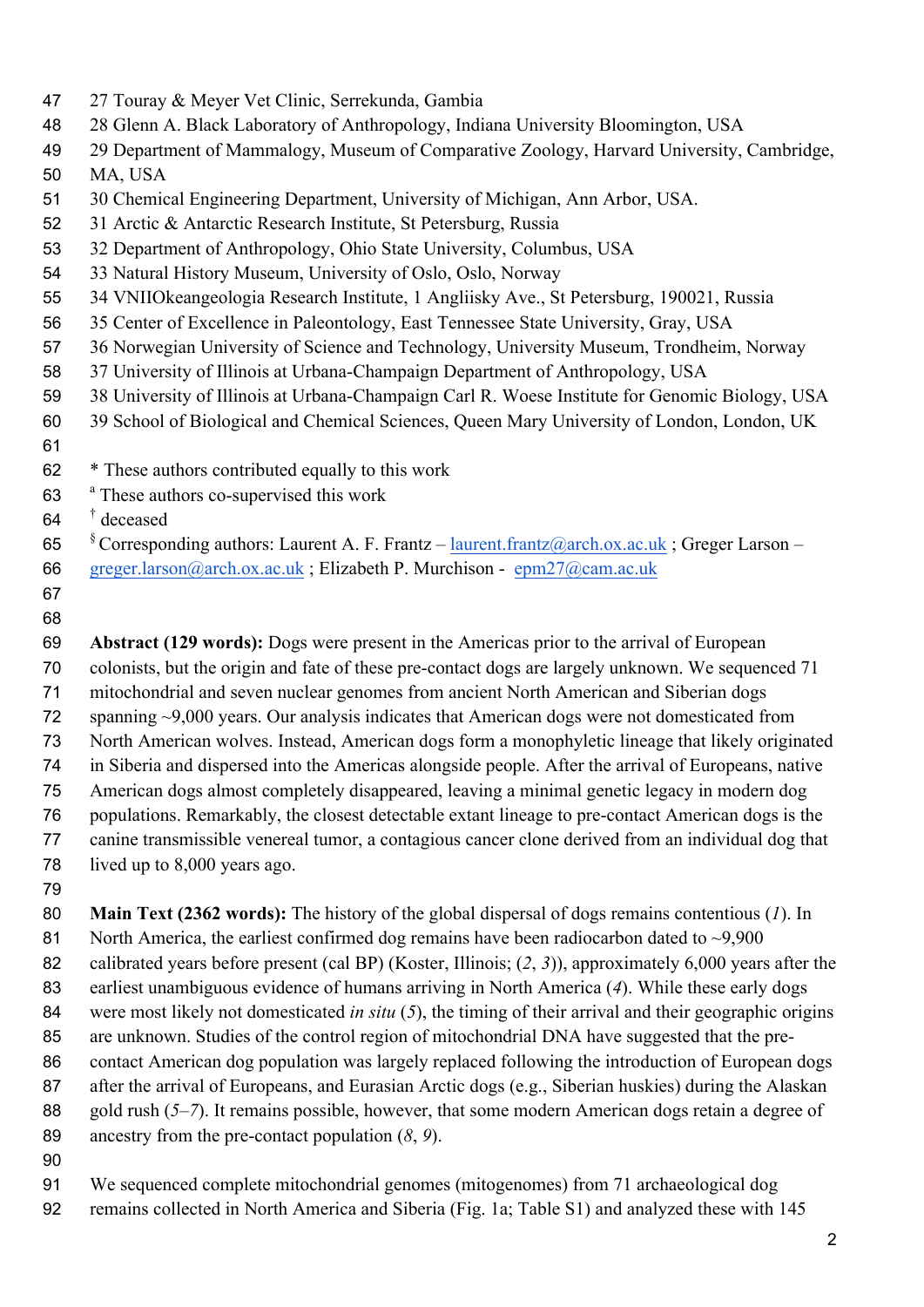- mitogenomes derived from a global dataset of modern and ancient canids (*3*). A phylogenetic tree
- constructed from the mitogenomes indicated that all sampled pre-contact dogs (spanning ~9,000
- years) formed a monophyletic group within dog haplogroup A (Fig. 1b; Fig. S3; Fig. S6), which we
- refer to as pre-contact dogs (PCD). This analysis indicated that the most closely related
- mitochondrial lineage to the PCD clade are ~9,000 year-old dogs from Zhokhov Island in Eastern Siberia (*3*) (Fig. 1b; Fig. S3; Fig. S6). In addition, molecular clock analyses suggest that all PCD
- dogs shared a common ancestor ~14,600 years ago (95% high posterior density [HPD]: 16,484-
- 12,965; Fig. 1b; Fig. S6), which diverged from a shared ancestor with the Zhokhov Island dogs
- ~1,000 years earlier (95% HPD:17,646-13,739; Fig. 1b; Fig. S6). Interestingly, these time frames
- are broadly coincident with early migrations into the Americas (*10*–*12*).
- 

 To further investigate the evolutionary history of PCD, we generated low coverage nuclear genome 105 sequences (~0.005-2.0x) from seven pre-contact dogs sampled in six locations in North America spanning ~9,000 years (Table S1). We analyzed these nuclear data alongside publicly available datasets including 45 modern canid whole genomes sampled from Eurasia and the Americas (Table S2)(*13*–*16*). A neighbor-joining tree constructed using single nucleotide polymorphism (SNP) revealed that, like the mitogenome phylogeny, PCD individuals clustered in a distinct monophyletic lineage that is more closely related to dogs than to either Eurasian or North American wolves (Fig. 1c). Furthermore, our nuclear genome analysis indicated that the closest-related sister clade to PCD consists of modern Arctic dogs from the Americas (including Alaskan malamutes, Greenland dogs and Alaskan huskies) and Eurasia (Siberian huskies; Fig. 1c). Treemix (*3*) (Fig. 1d), outgroup f3- statistics (Fig. S13) and D-statistics (Fig. S14; Fig. S15) also supported this phylogenetic structure. Combined, our mitochondrial and nuclear results indicate that PCD were not domesticated *in situ* 116 from North American wolves, but were instead introduced by people into the Americas via Beringia 117 from a population that was related to modern Arctic dogs.

 Studies of nuclear data have identified two modern clades of global dogs: an East Asian clade (including dingoes) and a Western Eurasian clade (including European, Indian, and African dogs)(*9*, *14*, *16*). These analyses placed modern Arctic dogs with either Western Eurasian (*16*, *17*) or East Asian dogs (*9*, *14*). Our analyses of nuclear data revealed a close relationship between Arctic dogs and PCD which together form a clade (PCD/Arctic) that is basal to both Western Eurasian and East Asian dogs and suggests the existence of a third monophyletic clade of dogs (Fig. 1c). Though all three clades are well-supported, the relationships between them are ambiguous. For example, our outgroup f3-statistics analysis (Fig. S13) indicated that the PCD/Arctic clade is basal to the two other Eurasian dog clades. However, when excluding specific East Asian dogs that possess evidence of gene flow from European dogs (Table S7; (*14*)), East Asian dogs became the most basal clade in a neighbor joining tree, and the PCD/Arctic clade became the sister clade to Western Eurasian dogs (Fig. S11). Conversely, admixture graphs ((*3*); Fig. S25) and TreeMix (*18*) (Fig. 1d) suggested that the PCD/Arctic clade is closest to East Asian dogs and West Eurasian dogs are the most basal. Conflicting phylogenies based on nuclear data have been reported on numerous occasions (*1*, *14*, *16*), and these inconsistent topologies could result either from substantial post- divergence gene flow among Eurasian dogs (Fig. 1c; Fig. S25; (*3*, *14*)), or from a near simultaneous divergence of all three lineages.

 Our nuclear data indicates that modern Arctic dogs sampled from both Siberia and North America cluster in a distinct phylogenetic group that forms a sister taxon to PCD (Fig. 1c). This close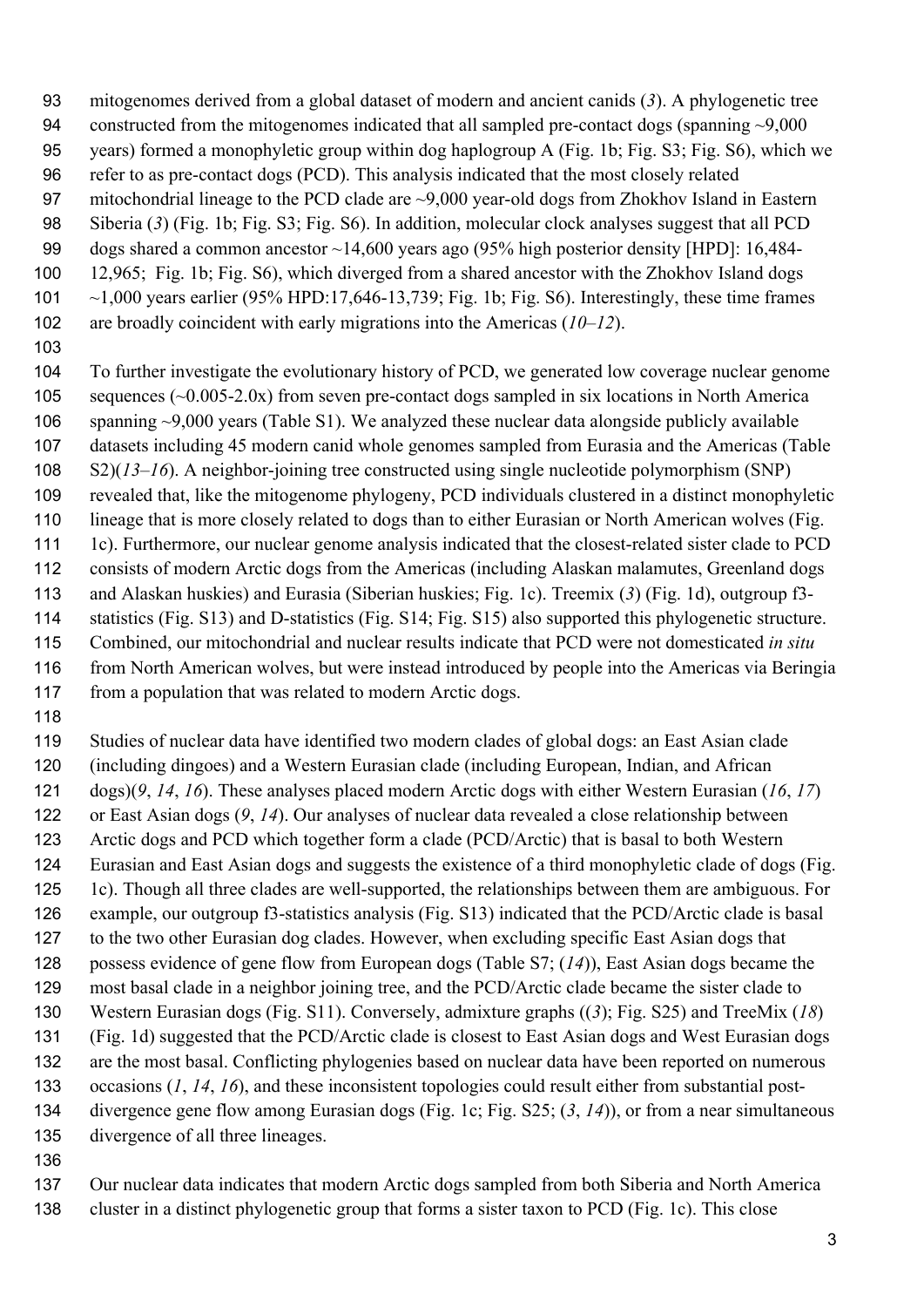phylogenetic relationship between modern American Arctic dogs (Alaskan malamutes, Alaskan huskies and Greenland dogs) and modern Eurasian Arctic dogs (Siberian huskies; Fig. 1c; Fig. S11; Fig. S13) suggests that PCD are not the direct ancestor of modern American Arctic dogs. It is possible that modern American Arctic dogs are the descendants of dogs brought by the Paleo- Eskimo (~6,000 years ago) or by the Thule (~1,000 years ago)(*19*). However, both mitogenomic and low coverage nuclear data from a late Paleo-Eskimo dog from Kodiak Island, Alaska (Uyak: AL3198; Fig. 1a; Table S1) indicate that this dog is more closely related to PCD than to modern American Arctic dogs (Fig. S10; Fig. S4). This suggests that modern American Arctic dogs are not the descendants of Paleo-Eskimo dogs and that Paleo-Eskimos likely acquired local dogs in North America or brought Siberian dogs that were genetically indistinguishable from PCD. Our sampling did not include dogs from sites associated with the Thule culture, so it is plausible that the modern American Arctic dogs included in our analysis, such as Alaskan malamutes and Greenland dogs, are the descendants of dogs introduced by the Thule. Alternatively, the modern American Arctic dogs that we sampled may be the descendants of recently introduced Eurasian Arctic dogs, many of which were introduced during the 19th-century Alaskan gold rush and as sled dog racing stock (*6*). Regardless, modern American Arctic dog populations have complex histories with potential genetic contributions from both American and Eurasian Arctic dogs (*3*).

 Interestingly, genomic analyses of canine transmissible venereal tumor (CTVT) genomes indicated a close affinity with modern Arctic dogs (*20*). CTVT is a contagious cancer clone that manifests as genital tumors and spreads between dogs by the transfer of living cancer cells during mating. This clone first originated from the cells of an individual dog, the "CTVT founder dog", which lived several thousand years ago, and still carries the genome of this individual (*20*). To investigate the relationship between the CTVT founder dog and PCD, we analyzed two CTVT genomes alongside a panel of modern and ancient canid genomes.

 In order to accomodate for the fact that CTVT is a cancer, and to limit the impact of somatic mutations, we confined our genotyping analysis to SNPs which mapped to genomic regions that have retained both parental chromosomal copies in CTVT (*20*), and excluded singleton SNPs exclusively called in CTVT genomes. Remarkably, CTVT clustered with PCD on neighbor-joining trees (Fig. 1c; Fig. S10; Fig. S11), a Bayesian tree (Fig. S12), Treemix (Fig. 1d) and admixture graphs (Fig. S25). This result is further supported by both outgroup f3 (Fig. S13) and D-statistics (Fig. S14; Fig. S15). These findings indicate that the CTVT founder dog is more closely related to PCD than to modern Arctic dogs. Multiple horizontal transfers of mitochondrial genomes from dog hosts to CTVT tumors has led to the replacement of the founder dog's mitogenome (*21*, *22*), thus we could not determine the mitochondrial haplogroup of the CTVT founder dog and we limited our analyses to the nuclear genome.

 To assess whether the CTVT founder dog lived prior to, or after dogs entered North America, we re-estimated its temporal origin by sequencing the nuclear genomes of two CTVT tumors, 608T and 609T. 608T is a CTVT tumor from the skin of a ten-month-old puppy which was likely engrafted from its mother's vaginal tumor (609T) during birth. We identified mutations with a clock-like mutational process which were present in 608T, but not detectable in 609T, and used these to derive a lower bound for a somatic mutation rate for CTVT (*3*). Applying this rate to the total burden of

clock-like somatic mutation in the CTVT lineage (*3*), we estimated that the CTVT founder dog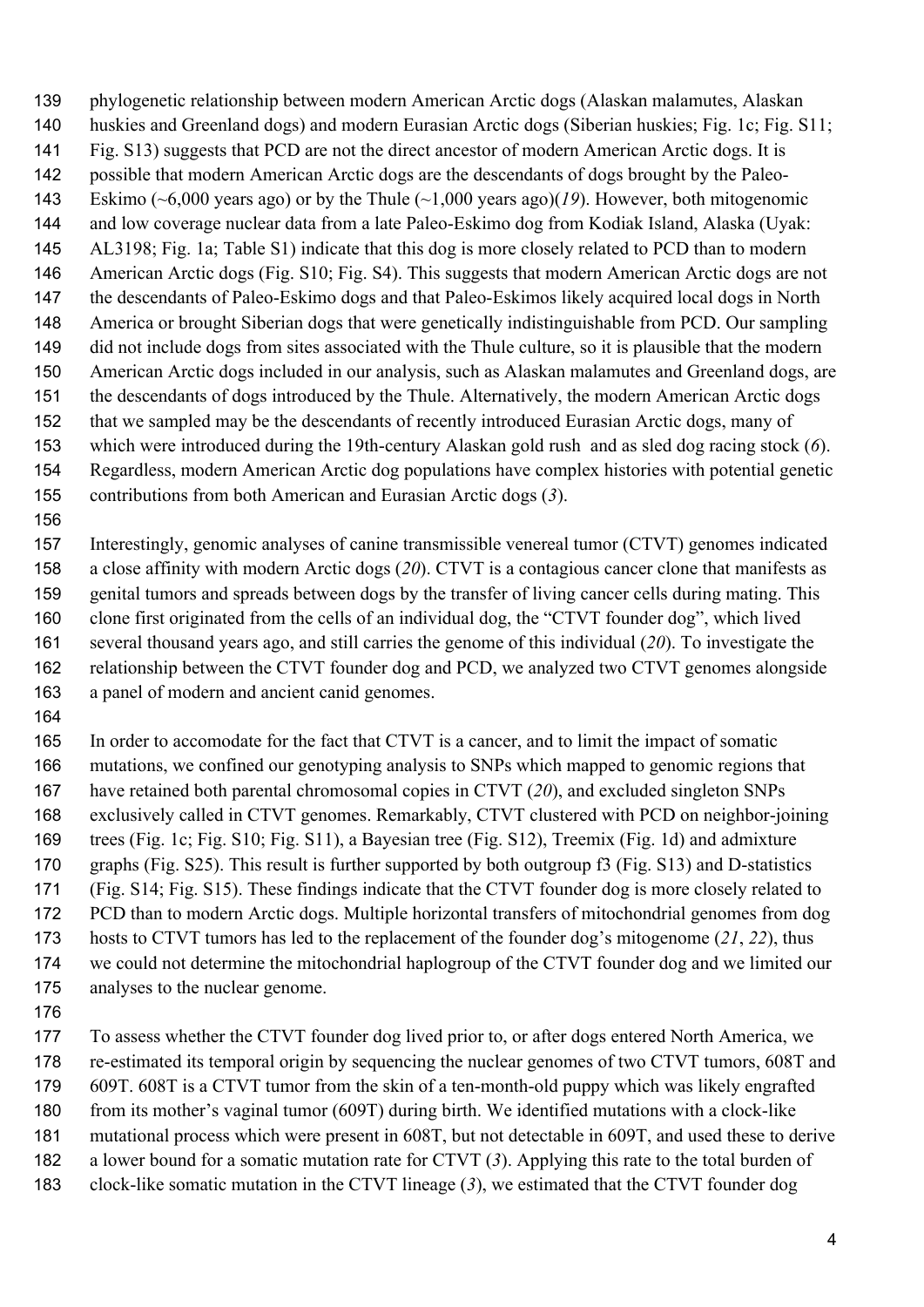lived up to 8,225 years ago (*3*). This time frame postdates the initial arrival of dogs into the

Americas, raising the possibility that CTVT may have originated in a dog living in North America.

 To further assess this scenario, we quantified the degree of introgression between North American endemic canids (coyotes and North American wolves), PCD dogs, modern Arctic dogs, and the CTVT founder dog. Our analyses indicated that, unlike Arctic dogs, PCD dogs share number of derived alleles with coyotes and North American wolves, indicative of admixture (Fig. S16; Fig. S17). The CTVT founder dog also showed some weak evidence of coyote ancestry, but did not appear to possess admixture with North American wolves (Fig. S16; Fig. S17). Because coyotes are restricted to North America, this suggests that CTVT may have originated there. Since we did not ascertain the degree of coyote ancestry in ancient PCD-related dogs in Northern Siberia (such as the Zhokov Island dogs, Fig 1), however, this analysis does not establish the location in which CTVT originated. Furthermore, studies that used somatic mutations to reconstruct the phylogeography of the CTVT clone indicated a deep divergence in Asia and a recent introduction to the Americas (*21*). Altogether, these results suggest a scenario in which CTVT originated in Asia from a dog that was closely related to PCD, although we cannot exclude the possibility that the clone arose in America, then dispersed early into Asia before being reintroduced to America.

 The legacy of PCD in modern American dog populations is uncertain. It has been suggested that some North American wolves obtained a mutation leading to black coat color possibly via admixture with early American dogs (*23*). This allele was not present, however, in either of the two higher coverage ancient PCD dogs in this study (*3*) or in CTVT (*20*). Additional ancient genomes are necessary to determine if this allele was present in the PCD population.

 In addition, previous studies have argued that some modern American dog populations possess a genetic signature from indigenous American dogs (*8*, *9*, *24*). To test this hypothesis, we analyzed nuclear data obtained from more than 5,000 modern dogs (including American village dogs) genotyped on a 180K SNP array (*9*). We found 7-20% PCD ancestry in modern American Arctic dogs using f4 ratios (Alaskan husky, Alaskan malamute and Greenland dogs; Table S10&S11; Supplementary Material). This result, however, could reflect ancient population substructure in Arctic dogs rather than genuine admixture (Supplementary Material). Our *f4* ratio analysis did not detect a significant admixture signal from PCD into any modern American dogs of European ancestry (Table S10).

 Our ADMIXTURE analysis detected varying degrees of PCD/Arctic ancestry in three individual Carolina dogs (0-33%; Fig. S20). This analysis, however, could not distinguish between PCD and Arctic ancestry, and we cannot rule out that this was result of admixture from modern Arctic dogs and not from PCD (*3*).The majority of modern American dog populations, including 138 village dogs from South America and multiple "native" breeds (e.g., hairless dogs and Catahoulas), possess no detectable traces of PCD ancestry (Fig. S20; Table S10; Fig. 2a), though this analysis may suffer from ascertainment bias.

 To further assess the contribution of PCD to modern American dog populations, we also analyzed 590 additional modern dog mitogenomes, including 169 village and breed dogs that were sampled in North and South America (*21*). We identified two modern American dogs (a chihuahua and a mixed breed dog from Nicaragua) that carried PCD mitochondrial haplotypes (Fig. S5); consistent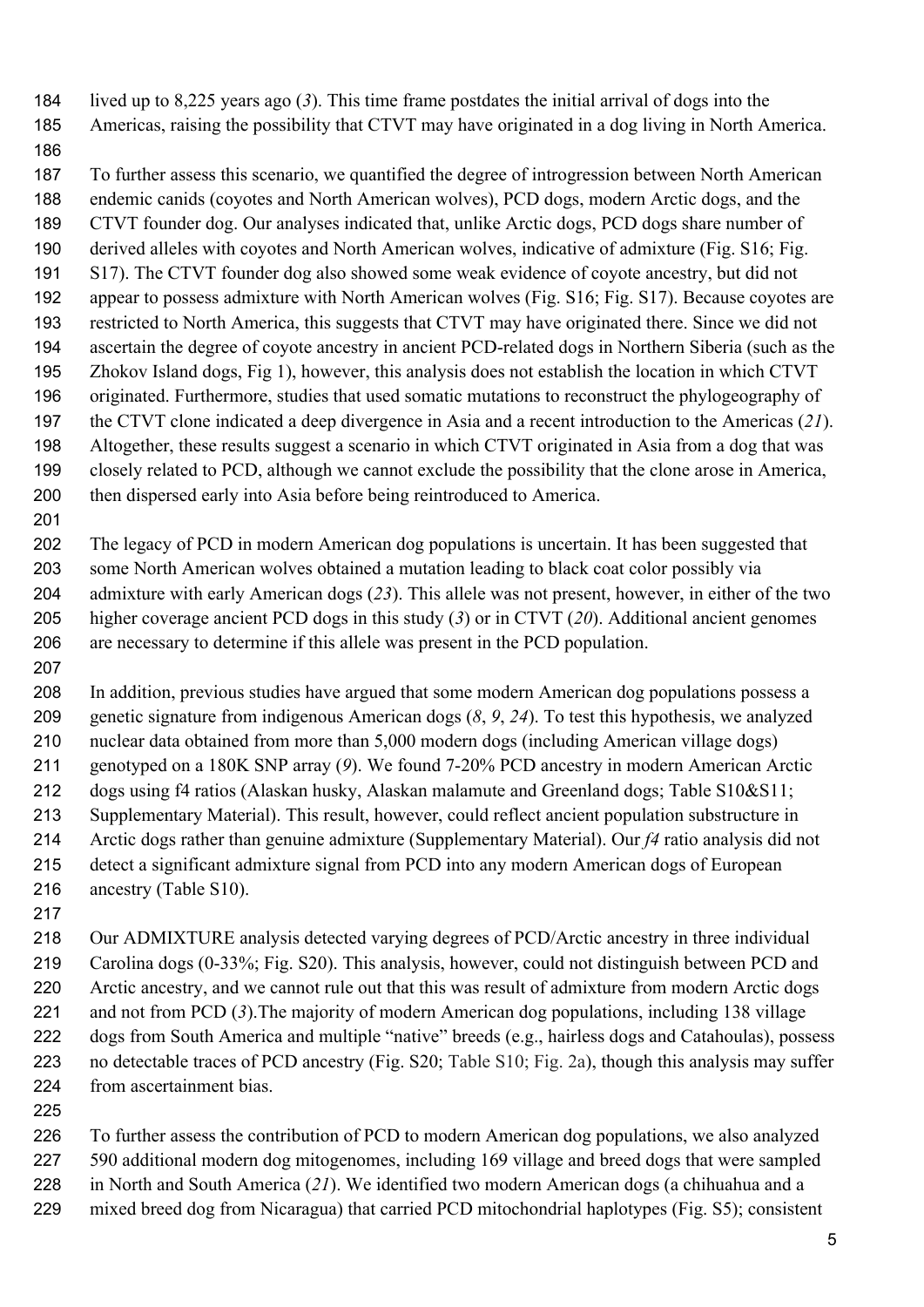with a limited degree of PCD ancestry (<2%) in modern American dogs. We also identified three

- East Asian dogs that carried a PCD haplotype, possibly as a result of ancient population
- substructure or recent dog dispersal (Fig. S5; (*3*)). Although greater degrees of PCD ancestry may
- remain in American dogs which have not yet been sampled, our results suggest that European dogs
- almost completely replaced native American dog lineages. This near disappearance of PCD likely
- resulted from the arrival of Europeans, which led to shifts in cultural preferences and the
- persecution of indigenous dogs (*25*). Introduced European dogs may also have brought infectious diseases to which PCD were susceptible.
- 

239 The first appearance of dogs in the North American archaeological record occurs ~6,000 years after

- the earliest evidence of human activity (*4*, *11*). In addition, our molecular clock analysis indicates
- that the PCD lineage appeared ~6,500 years after North American human lineages (Fig. 1b)(*10*).
- These discrepancies suggest that dogs may not have arrived into the Americas alongside the first human migration. A recent human genetic study suggests that Northern Native American
- 244 populations admixed with an East Siberian population  $\sim$ 11,500 years ago(12). This timing is
- compatible with both the archaeological record and our PCD divergence time estimate and suggests
- a scenario in which dogs were brought to the Americas several thousand years after the first people arrived.
- 

 This initial dog population entered North America then dispersed throughout the Americas where it remained isolated for at least 9,000 years. Within the past 1,000 years, however, there have been at least three independent re-introductions of dogs. The first may have consisted of Arctic dogs that arrived with the Thule culture ~1,000 years ago (*6*). Then, beginning in the 15th century, Europeans brought a second wave of dogs that appear to have almost completely replaced indigenous dogs. Lastly, Siberian huskies were introduced to the American Arctic during the Alaskan gold rush (*25*). As a result of these more recent introductions, the modern American dog population is largely derived from Eurasian breeds, and the closest known extant vestige of the first American dogs now

- exists as a worldwide transmissible cancer.
- 

## **References and Notes:**

- 1. G. Larson *et al.*, Rethinking dog domestication by integrating genetics, archeology, and biogeography. *Proc. Natl. Acad. Sci. U. S. A.* **109**, 8878–8883 (2012).
- 2. A. Perri *et al.*, New evidence of the earliest domestic dogs in the Americas, *Am. Antiq.*, under review (2018).
- 3. See supplementary materials.
- 4. T. Goebel, M. R. Waters, D. H. O'Rourke, The late Pleistocene dispersal of modern humans in the Americas. *Science*. **319**, 1497–1502 (2008).
- 5. J. A. Leonard *et al.*, Ancient DNA evidence for Old World origin of New World dogs. *Science*. **298**, 1613–1616 (2002).
- 6. S. K. Brown, C. M. Darwent, E. J. Wictum, B. N. Sacks, Using multiple markers to elucidate the ancient, historical and modern relationships among North American Arctic dog breeds. *Heredity* . **115**, 488–495 (2015).
- 7. K. E. Witt *et al.*, DNA analysis of ancient dogs of the Americas: Identifying possible founding haplotypes and reconstructing population histories. *J. Hum. Evol.* **79**, 105–118 (2015).
- 8. B. van Asch *et al.*, Pre-Columbian origins of Native American dog breeds, with only limited
- replacement by European dogs, confirmed by mtDNA analysis. *Proc. Biol. Sci.* **280**, 20131142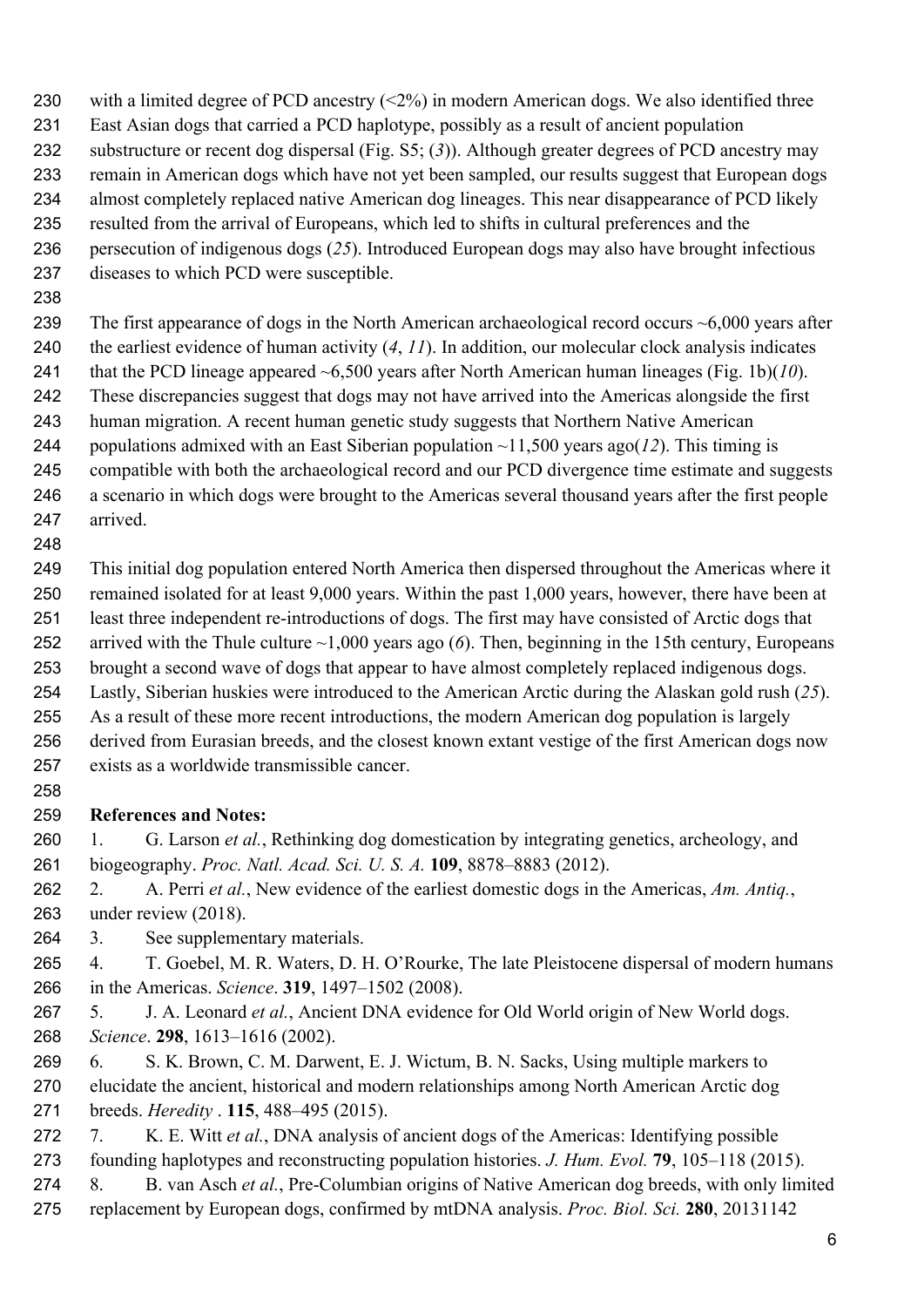- (2013).
- 9. L. M. Shannon *et al.*, Genetic structure in village dogs reveals a Central Asian
- domestication origin. *Proc. Natl. Acad. Sci. U. S. A.* **112**, 13639–13644 (2015).
- 10. M. Raghavan *et al.*, Genomic evidence for the Pleistocene and recent population history of Native Americans. *Science*. **349**, aab3884 (2015).
- 281 11. K. E. Graf, I. Buvit, Human Dispersal from Siberia to Beringia: Assessing a Beringian
- Standstill in Light of the Archaeological Evidence. *Curr. Anthropol.* **58**, S583–S603 (2017).
- 12. J. V. Moreno-Mayar *et al.*, Terminal Pleistocene Alaskan genome reveals first founding population of Native Americans. *Nature*. **553**, 203–207 (2018).
- 13. Z. Fan *et al.*, Worldwide patterns of genomic variation and admixture in gray wolves.
- *Genome Res.* **26**, 163–173 (2016).
- 14. G.-D. Wang *et al.*, Out of southern East Asia: the natural history of domestic dogs across the world. *Cell Res*. **26** (2016), pp. 21–33.
- 15. A. H. Freedman *et al.*, Genome sequencing highlights the dynamic early history of dogs. *PLoS Genet.* **10**, e1004016 (2014).
- 16. L. A. F. Frantz *et al.*, Genomic and archaeological evidence suggest a dual origin of domestic dogs. *Science*. **352**, 1228–1231 (2016).
- 17. B. M. Vonholdt *et al.*, Genome-wide SNP and haplotype analyses reveal a rich history underlying dog domestication. *Nature*. **464**, 898–902 (2010).
- 18. J. K. Pickrell, J. K. Pritchard, Inference of population splits and mixtures from genome-wide allele frequency data. *PLoS Genet.* **8**, e1002967 (2012).
- 19. M. Raghavan *et al.*, The genetic prehistory of the New World Arctic. *Science*. **345** (2014).
- 20. E. P. Murchison *et al.*, Transmissible dog cancer genome reveals the origin and history of an ancient cell lineage. *Science*. **343**, 437–440 (2014).
- 21. A. Strakova *et al.*, Mitochondrial genetic diversity, selection and recombination in a canine transmissible cancer. *Elife*. **5** (2016), doi:10.7554/eLife.14552.
- 22. C. A. Rebbeck, A. M. Leroi, A. Burt, Mitochondrial capture by a transmissible cancer. *Science*. **331**, 303 (2011).
- 23. T. M. Anderson *et al.*, Molecular and evolutionary history of melanism in North American gray wolves. *Science*. **323**, 1339–1343 (2009).
- 24. H. G. Parker *et al.*, Genomic Analyses Reveal the Influence of Geographic Origin,
- Migration, and Hybridization on Modern Dog Breed Development. *Cell Rep.* **19**, 697–708 (2017).
- 25. M. Derr, *A Dog's History of America: How Our Best Friend Explored, Conquered, and Settled a Continent* (Farrar, Straus and Giroux, 2005).
- 26. E. J. Lee *et al.*, Ancient DNA analysis of the oldest canid species from the Siberian Arctic and genetic contribution to the domestic dog. *PLoS One*. **10**, e0125759 (2015).
- 27. S. Peterson, thesis (2010).
- 28. G. Monaghan, C. Peebles, The construction, use, and abandonment of Angel Site Mound A: tracing the history of a Middle Mississippian town through its earthworks. *Am. Antiq.* **75**, 935–953 (2010).
- 29. E. A. Bluhm, A. Liss, in *Chicago Area Archaeology* (Illinois Archaeological Survey, Urbana, 1961).
- 30. P. W. Parmalee, A. A. Paloumpis, N. Wilson, Peoples occupying the Apple Creek Site, Illinois. *Illinois State Museum Reports of Investigations*. **23** (1972).
- 31. P. W. Parmalee, A. A. Paloumpis, N. Wilson, "Animals Utilized by Woodland Peoples
- Occupying the Apple Creek Site, Illinois, Research Papers 5" (Illinois State Museum, Illinois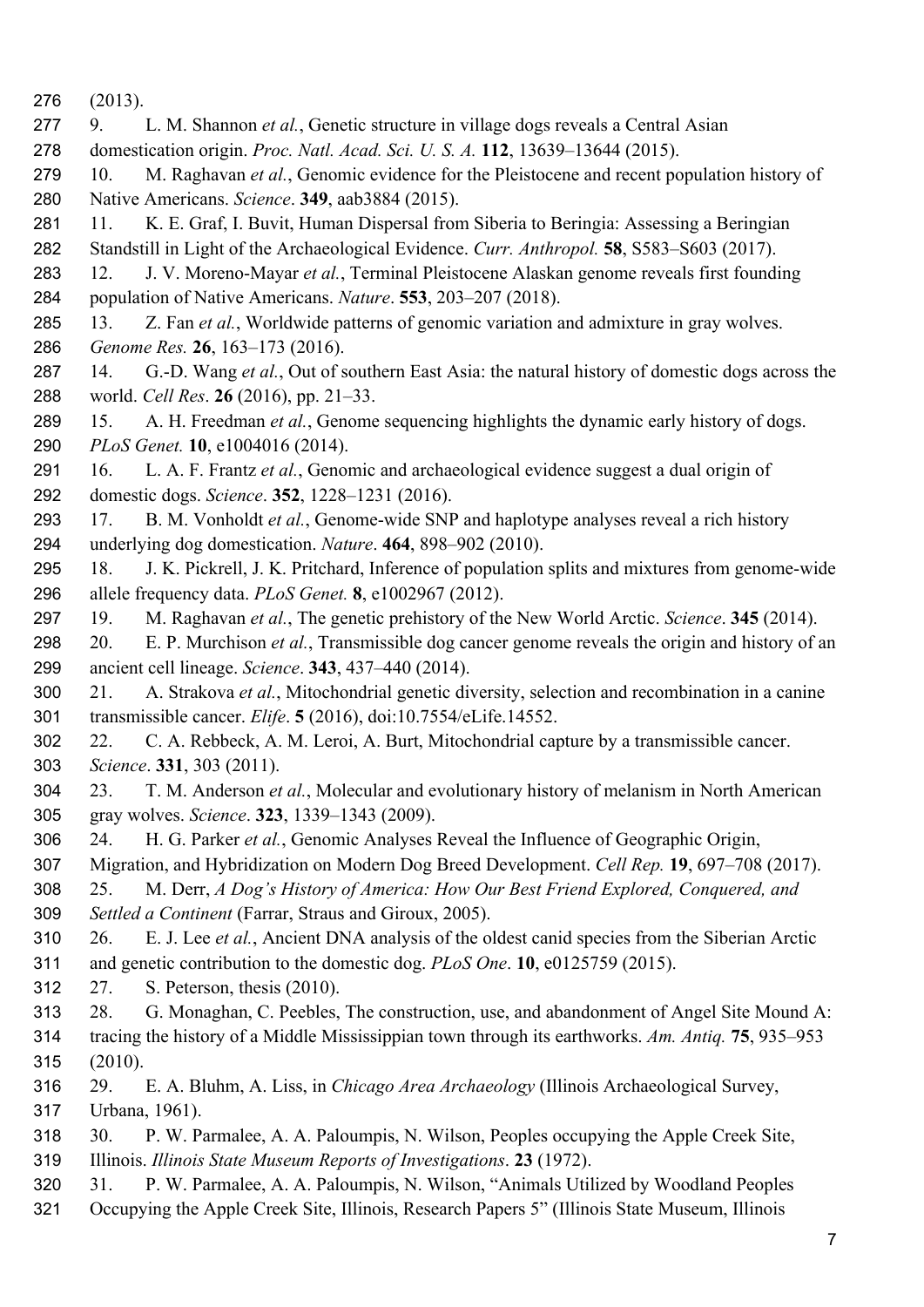- Valley Archaeological Program, Springfield, I, 1972).
- 32. J. B. Griffin, Late prehistory of the Ohio Valley. *Handbook of North American Indians*. **15**, 547–559 (1978).
- 33. F. Church, J. P. Nass Jr, J. P. Hart, C. B. Reith, Central Ohio Valley during the Late

 Prehistoric Period: Subsistence-Settlement Systems' Responses to Risk. *Northeast Subsistence-Settlement Change: AD 700--1300*, 11 (2002).

- 34. W. C. Mills, *Explorations of the Baum prehistoric village site* (FJ Heer, 1906).
- 35. J. B. Griffin, Fort Ancient Has No Class: The Absence of an Elite Group in Mississippian

 Societies in the Central Ohio Valley. *Archeological Papers of the American Anthropological Association*. **3**, 53–59 (1992).

- 36. E. G. Squier, E. H. Davis, *Ancient Monuments of the Mississippi Valley: Comprising the Results of Extensive Original Surveys and Explorations* (Smithsonian Institution, 1848).
- 37. F. W. Putnam, in *Additional Mounds of Duval and Clay Counties, Florida.*, C. B. Moore,
- Ed. (Journal of the Academy of Natural Sciences of Philadelphia, Philadelphia, 1896), pp. 26–27.
- 38. D. F. Morey, Burying key evidence: the social bond between dogs and people. *J. Archaeol. Sci.* **33**, 158–175 (2006/2).
- 39. K. Nolan, P. Sculli, Rejoinder to Sciulli and Purcell: Two Late Prehistoric Dogs from the Reinhardt Site (33PI880), Pickaway County, Ohio. *Pa. Archaeol.* **84**, 65–73 (2014).
- 40. C. B. Moore, Aboriginal sites on the Tennessee river. *Journal of the Academy for Natural Sciences of Philadelphia*. **16**, 169–428 (1915).
- 41. T. C. Rick, J. M. Erlandson, R. L. Vellanoweth, T. J. Braje, From pleistocene mariners to
- complex hunter-gatherers: The archaeology of the california channel islands. *Journal of World Prehistory*. **19**, 169–228 (2005).
- 42. T. C. Rick *et al.*, Dogs, humans and island ecosystems: the distribution, antiquity and ecology of domestic dogs (Canis familiaris) on California's Channel Islands, USA. *Holocene*. **18**, 1077–1087 (2008).
- 43. W. S. Webb, D. L. DeJarnette, "The Flint River Site, Museum Paper 23" (Geological Survey of Alabama, Tuscaloosa, Alabama, 1948).
- 44. D. M. Warren, thesis (2004).
- 45. W. D. Lipe, J. N. Morris, T. A. Kohler, *Dolores Archaeological Program: Anasazi*
- *Communities at Dolores: Grass Mesa Village* (USDI Bureau of Reclamation, Engineering and Research Center, Denver, 1988).
- 46. J. M. Galloy, PART V : WOODLAND PERIOD The Janey B . Goode Site ( 11S1232 ):

 Highlights of Investigations at a Massive Late Prehistoric Site in the American Bottom. *Illinois Archaeology*. **22**, 529–552 (2010).

- 47. Q. L. Borgic, J. M. Galloy, Domesticated Dog Remains from the Janey B. Goode Site (2004).
- 48. G. L. Houart, Koster: a stratified Archaic site in the Illinois valley (1971) (available at http://core.tdar.org/document/147855).
- 49. K. W. Butzer, Changing Holocene Environments at the Koster Site: A Geo-Archaeological Perspective. *Am. Antiq.* **43**, 408–413 (1978).
- 50. J. E. Buikstra, in *The Archaeology of Death*, R. Chapman, I. Kinnes, K. Randsborg, Eds. (Cambridge University Press, 1981), pp. 123–132.
- 51. E. R. Hajic, *Koster site archaeology I: stratigraphy and landscape evolution* (Center for Amer Archeology Pr, 1990).
- 52. S. Struever, F. A. Holton, Koster: Americans in search of their prehistoric past (1979)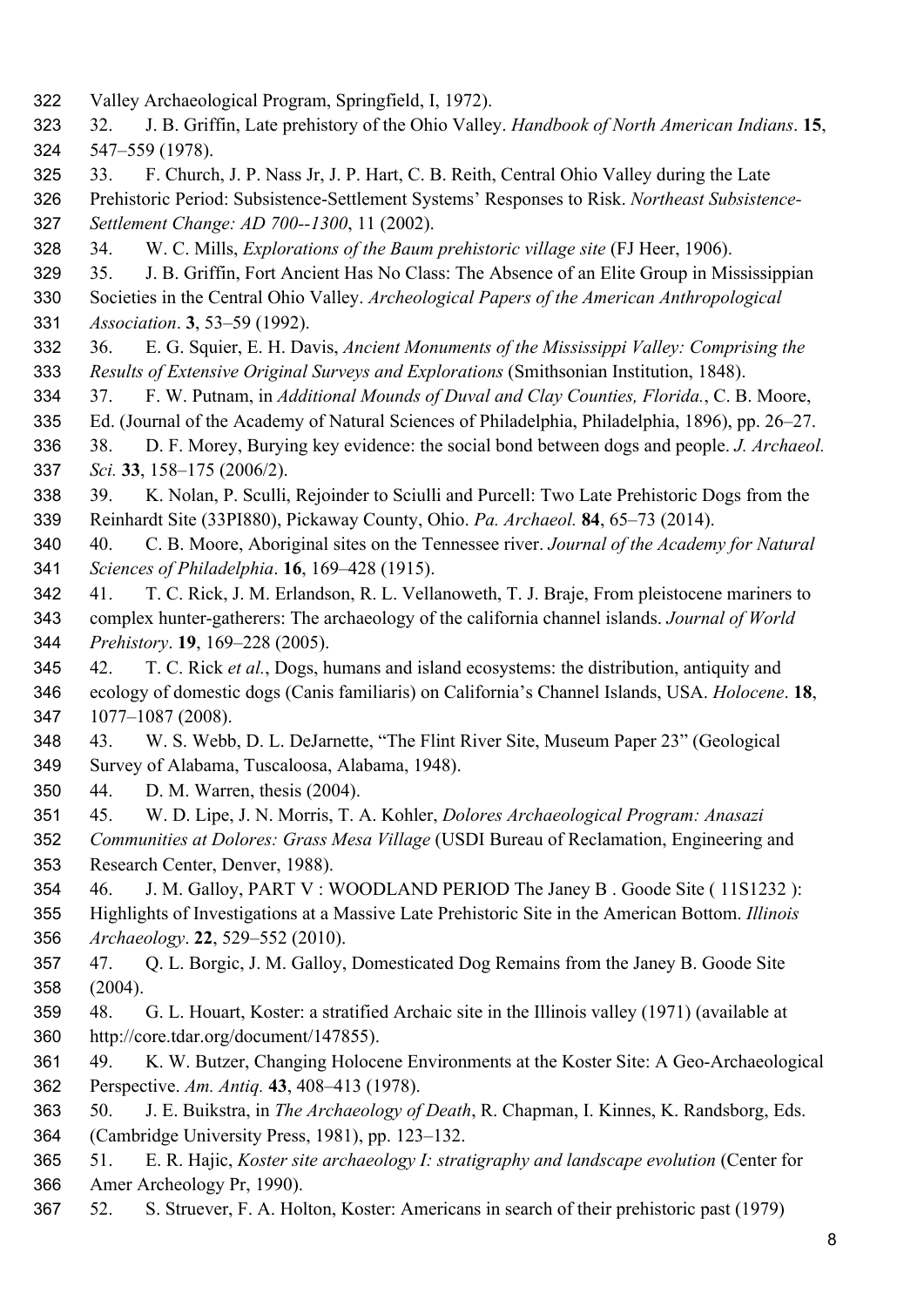- (available at http://core.tdar.org/document/117353/koster-americans-in-search-of-their-prehistoric-past).
- 53. J. A. Brown, R. K. Vierra, *What happened in the Middle Archaic?: Introduction to an*
- *ecological approach to Koster Site Archaeology* (Academic Press Orlando, 1983).
- 54. R. J. Jeske, R. Lurie, THE ARCHAEOLOGICAL VISIBILITY OF BIPOLAR
- TECHNOLOGY: AN EXAMPLE FROM THE KOSTER SITE. *MidCont. J. Archaeol.* **18**, 131–
- 160 (1993).
- 55. A. L. Boon, thesis, Indiana University of Pennsylvania (2013).
- 56. E. R. Hajic, in *Encyclopedia of Geoarchaeology*, A. S. Gilbert, Ed. (Springer Netherlands,
- 2017), *Encyclopedia of Earth Sciences Series*, pp. 457–458.
- 57. M. D. Wiant *et al.*, The archaic period in the lower Illinois river basin. *Archaic Societies: Diversity and Complexity across the Midcontinent*, 229–286 (2009).
- 58. D. F. Morey, M. D. Wiant, Early Holocene Domestic Dog Burials From the North American Midwest. *Curr. Anthropol.* **33**, 224–229 (1992).
- 59. F. C. Hill, *A Middle Archaic Dog Burial in Illinois* (Foundation for Illinois Archaeology, 1972).
- 60. W. S. Webb, D. L. DeJarnette, "Little Bear Creek Site, Museum Paper 26" (1948).
- 61. F. S. Barkalow Jr., Vertebrate Remains from Archaeological Sites in the Tennessee Valley of Alabama. *South. Indian Stud.* **24**, 3–41 (1972).
- 62. C. P. Lope, M. A. Masson, T. S. Hare, C. Pedro, P. C. Delgado Ku, The Late Postclassic chronology of Mayapan: new radiocarbon evidence. *Ancient Mesoamerica*. **17**, 153–176 (2006).
- 63. T. Proskouriakoff, in *Mayapan, Yucatan, Mexico, Carnegie Institute of Washington*
- *Publication 619* (1962), vol. 619, p. 87.
- 64. A. L. Smith, in *Mayapan, Yucatan, Mexico, Carnegie Institute of Washington Publication 619* (1962), p. 619.
- 65. M. A. Masson, C. P. Lope, Animal use at the Postclassic Maya center of Mayapan. *Quat. Int.* **191**, 170–183 (2008).
- 66. A. E. Kane, C. K. Robinson, *Dolores Archaeological Program: Anasazi Communities at Dolores: McPhee Village* (USDI Bureau of Reclamation, Engineering and Research Center.,
- Denver, 1988).
- 67. M. L. Fowler, Modoc Rock Shelter: An Early Archaic Site in Southern Illinois. *Am. Antiq.* **24**, 257–270 (1959).
- 68. P. W. Parmalee, "Appendix II: animals remains from the Modoc Rock Shelter site,
- Randolph County, Illinois" (Illinois State Museum, Springfield, Illinois, 1959), pp. 61–63.
- 69. W. S. Webb, D. L. DeJarnette, The Perry Site, 1Lu25. *Geological Survey of Alabama,*
- *Alabama Natural History Museum Paper*. **25** (1948).
- 70. E. Futato, Middle and Late Archaic Settlement at the Perry Site, 1LU25, Lauderdale
- County, Alabama. *Journal of Alabama Archaeology*. **48**, 80–92 (2002).
- 71. J. A. Tuck, Archaic Indian Cemetery in Newfoundland. *Sci. Am.* **222**, 112–121 (1970).
- 72. J. A. Tuck, An Archaic Cemetery at Port Au Choix, Newfoundland. *Am. Antiq.* **36**, 343–358 (1971).
- 73. J. A. Tuck, *Ancient people of Port au Choix* (1976).
- 74. B. C. Hood, The Maritime Archaic Indians of Labrador: Investigating Prehistoric Social
- Organization. *Newfoundland and Labrador Studies*. **9** (1993) (available at
- https://journals.lib.unb.ca/index.php/NFLDS/article/view/940).
- 75. M. A. P. Renouf, Palaeoeskimo Seal Hunters at Port au Choix, Northwestern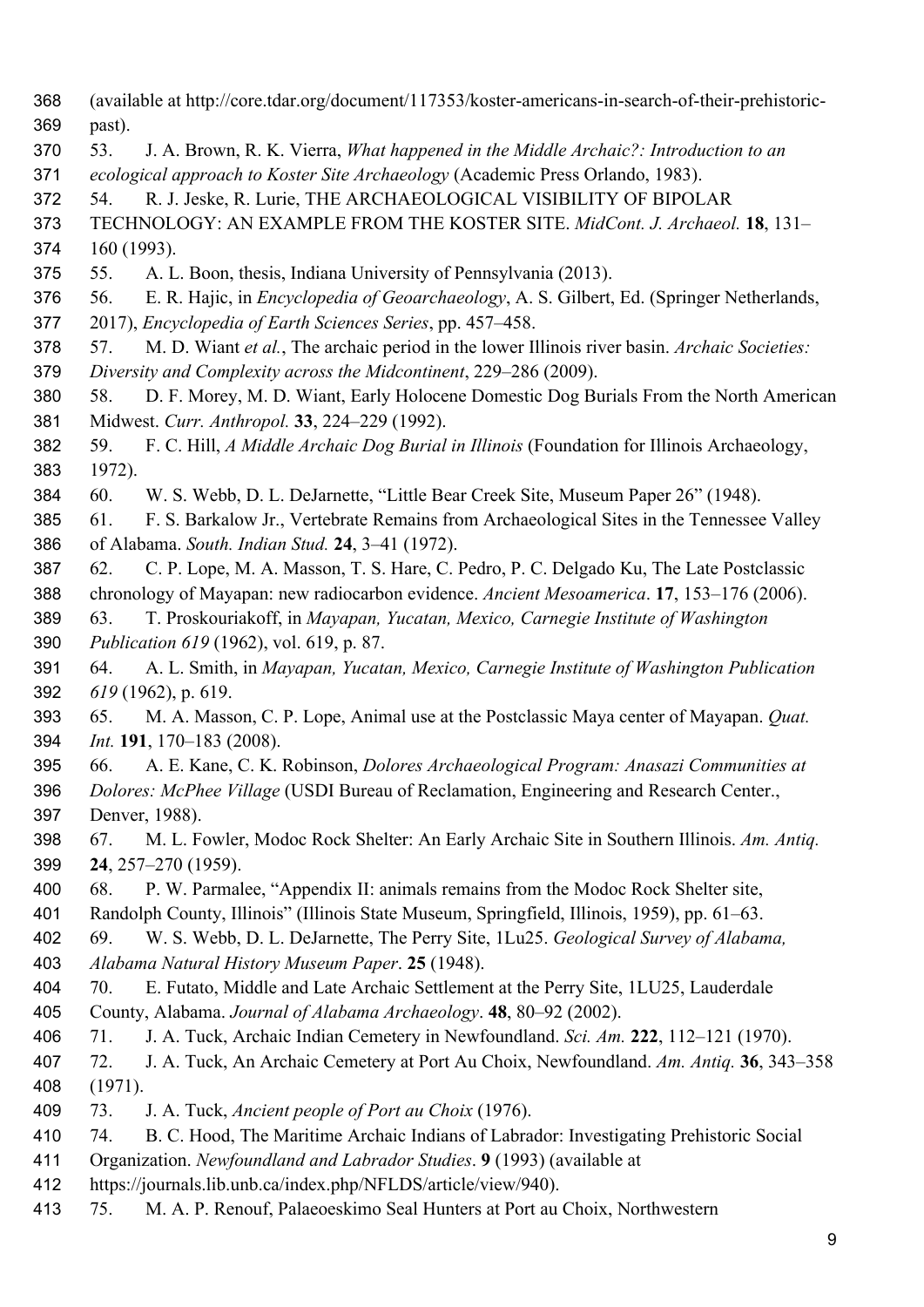- Newfoundland. *Newfoundland and Labrador Studies*. **9** (1993) (available at
- https://journals.lib.unb.ca/index.php/NFLDS/article/view/941).
- 76. E. J. Guiry, V. Grimes, Domestic dog (Canis familiaris) diets among coastal Late Archaic
- groups of northeastern North America: A case study for the canine surrogacy approach. *Journal of Anthropological Archaeology*. **32**, 732–745 (2013).
- 77. A. Perri, in *Economic Zooarchaeology: Studies in Hunting, Herding and Early Agriculture*, P. Rowley-Conwy, D. Serjeantson, P. Halstead, Eds. (Oxbow, 2017).
- 78. G. M. Allen, *Dogs of the American aborigines* (Museum [of Comparative Zoology], 1920), vol. 63.
- 79. W. A. Ritchie, An Early Site in Cayug a County, New York. *Research Records*. **7** (1945).
- 80. M. Eldridge, A. Parker, C. Mueller, S. Crockford, "Archaeological investigations at Ya
- asqalu'i/Kaien Siding, Prince Rupert Harbour" (Millennia Research Limited for CN, 2014).
- 81. A. Parker, M. Eldridge, in *Proceedings of the 42nd Annual Conference on Computer*
- *Applications and Quantitative Methods in Archaeology*, F. Giligny, F. Djindjian, L. Costa, P.
- Moscati, S. Rober, Eds. (Archaeopress, Oxford, 2014), pp. 114–122.
- 82. S. J. Crockford, "Analysis of the vertebrate fauna from neighbouring Prince Rupert Harbour
- sites GbTo-54 and GbTo-13: prehistoric mountain goat capital of North America" (Pacific IDentification for Millenia Research Limited, 2014).
- 83. K. C. Nolan, Distributional Survey of the Reinhardt Site (33PI880), Pickaway County,
- Ohio: A Strategy for Deciphering the Community Structure of a Fort Ancient Village. *MidCont. J. Archaeol.* **36**, 105–130 (2011).
- 84. K. C. Nolan, Archaeological Survey of the Reinhardt Tract Property through a Certified
- Local Government (CLG) Grant on behalf of the City of Columbus in Harrison Township,
- Pickaway County, Ohio, Volume I: Survey Results. *Report Submitted to the Ohio Historic*
- *Preservation Office, Columbus, OH* (2009) (available at
- 439 http://www.academia.edu/download/464862/Reinhardt Tract CLG reportVolI Final-web.doc).
- 85. K. C. Nolan, R. A. Cook, An evolutionary model of social change in the Middle Ohio
- Valley: Was social complexity impossible during the late woodland but mandatory during the late prehistoric? *Journal of Anthropological Archaeology*. **29**, 62–79 (2010/3).
- 86. J. E. Kerber, NATIVE AMERICAN TREATMENT OF DOGS IN NORTHEASTERN
- NORTH AMERICA: ARCHAEOLOGICAL AND ETHNOHISTORICAL PERSPECTIVES.
- *Archaeology of Eastern North America*. **25**, 81–95 (1997).
- 87. R. A. Cook, DOGS OF WAR: POTENTIAL SOCIAL INSTITUTIONS OF CONFLICT,
- HEALING, AND DEATH IN A FORT ANCIENT VILLAGE. *Am. Antiq.* **77**, 498–523 (2012).
- 88. M. A. Potter, R. S. Baby, Hopewellian Dogs. *Ohio J. Sci.* **64**, 36–40 (1964).
- 89. W. D. Frankforter, G. A. Agogino, The Simonsen Site: Report for the Summer of 1959. *Plains Anthropol.* **10**, 65–70 (1960).
- 90. G. A. Agogino, W. D. Frankforter, A Paleo-Indian Bison-Kill in Northwestern Iowa. *Am. Antiq.* **25**, 414–415 (1960).
- 91. J. C. Equihua, Proyecto Salvamento Arqueológico Tizayuca 2006. Informe. Secuencias
- estratigráficas y conjuntos arquitectónicos, tomo I. Technical report submitted to the INAH (2008).
- 92. A. Manin, thesis, Muséum National d'Histoire Naturelle (2015).
- 93. A. Hrdlička, *The Anthropology of Kodiak Island* (Wistar Institute of Anatomy and Biology, 1944).
- 94. R. F. Heizer, G. W. Hewes, A. Hrdlicka, nd Archaeology of the Uyak Site, Kodiak Island,
- Alaska (1956) (available at http://www.jstor.org/stable/pdf/277048.pdf).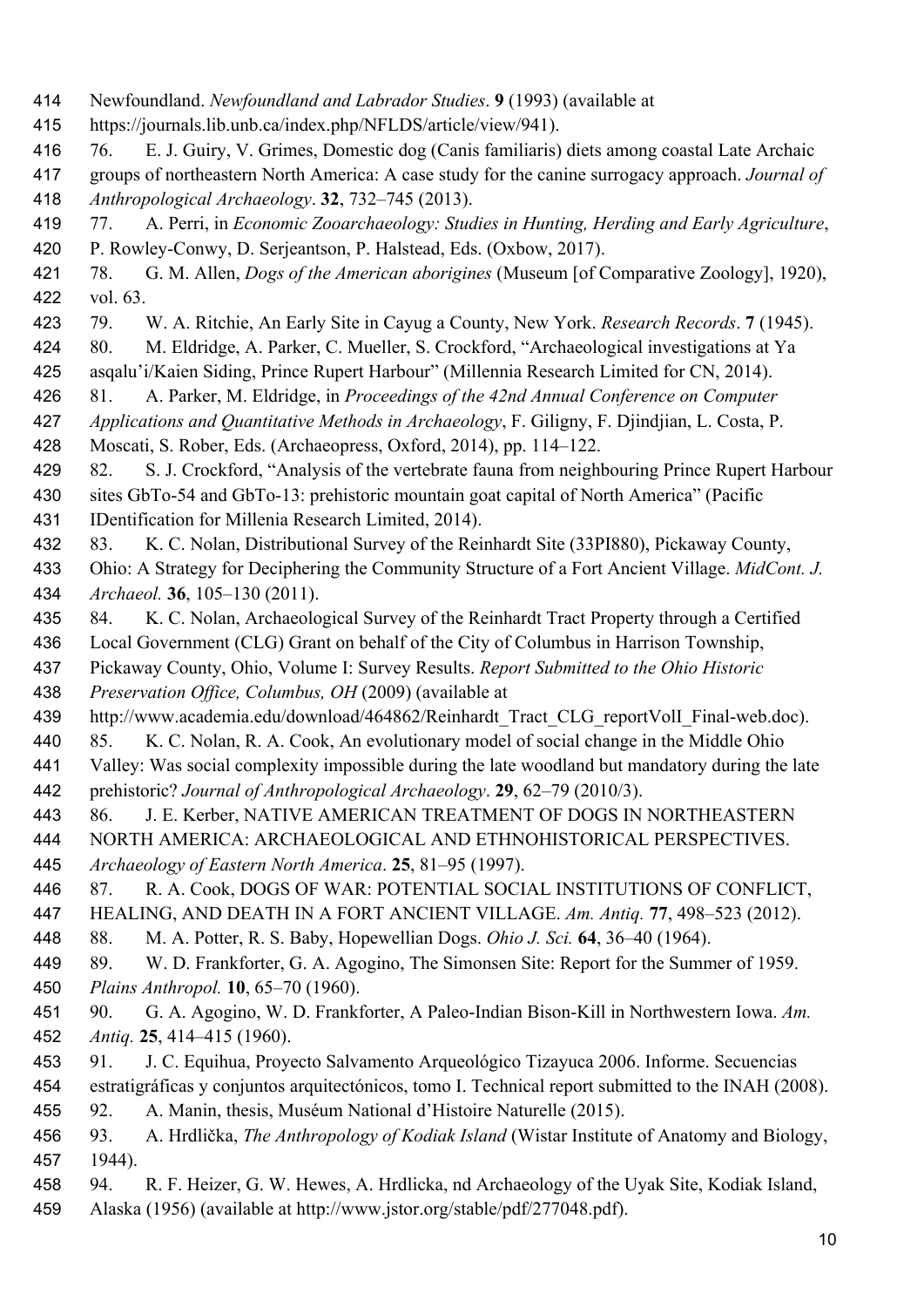- 95. A. F. Steffian, Fifty years after Hrdlicka: Further excavation of the Uyak site, Kodiak Island,
- Alaska. *Contributions to the anthropology of southcentral and southwestern Alaska*, 141–164
- (1992).
- 96. C. F. West, K. N. Jarvis, Osteometric Variation in Domestic Dogs (Canis familiaris) from the Kodiak Archipelago, Alaska. *Int. J. Osteoarchaeol.* **25**, 289–298 (2015).
- 97. G. M. Allen, Dog Skulls from Uyak Bay, Kodiak Island. *J. Mammal.* **20**, 336–340 (1939).
- 98. G. R. Scott, Affinities of Prehistoric and Modern Kodiak Islanders and the Question of Kachemak-Koniag Biological Continuity. *Arctic Anthropol.* **29**, 150–166 (1992).
- 99. D. W. Clark, Contributions to the Later Prehistory of Kodiak Island, Alaska. National
- Museum of Man Mercury Series, No. 20. *National Museums of Canada: Ottawa* (1974).
- 100. C. F. West, C. A. France, Human and Canid Dietary Relationships: Comparative Stable
- Isotope Analysis From the Kodiak Archipelago, Alaska. *J. Ethnobiol.* **35**, 519–535 (2015).
- 101. C. P. Groves, The advantages and disadvantages of being domesticated. *Perspectives in*
- *Human Biology*. **4**, 1–12 (1999).
- 102. P. Tacon, C. Pardoe, Dogs make us human (2002) (available at
- http://www98.griffith.edu.au/dspace/handle/10072/16675).
- 103. F. J. Simoons, *Eat Not this Flesh: Food Avoidances from Prehistory to the Present* (Univ of Wisconsin Press, 1994).
- 104. L. B. Gregory, The Hatch site: A preliminary report. *Virginia Archeological Society,*
- *Quarterly Bulletin*. **34**, 239–248 (1980).
- 105. E. S. Gregory, Weyanoke Old Town. *Archeological Society of Virginia Quarterly Bulletin*. **41**, 49–71 (1986).
- 106. J. P. Blick, The Archaeology and Ethnohistory of the Dog in Virginia Algonquian Culture as
- Seen from Weyanoke Old Town. *Algonquian Papers-Archive*. **31** (2000) (available at
- https://ojs3.library.carleton.ca/index.php/ALGQP/article/view/849).
- 107. C. F. Feest, *The Virginia Indian in Pictures, 1612-1624* (Smithsonian Institution, 1967).
- 108. B. C. McCary, *Indians in Seventeenth-Century Virginia* (University Press of Virginia, Charlottesville, 1957).
- 109. J. P. Blick, A preliminary report on the osteometric analysis of some aboriginal dogs (Canis
- familiaris) from Weyanoke Old Town, 44 PG 51, Prince George County, Virginia. *Bull. Am. Assoc. Hist. Nurs.* **43** (1988).
- 110. H. C. Rountree, *Pocahontas's People: The Powhatan Indians of Virginia Through Four*
- *Centuries* (University of Oklahoma Press, 1990).
- 111. R. Beverley, *The History and Present State of Virginia* (The University of North Carolina Press, Chapel Hill, 1705).
- 112. C. F. Feest, *Virginia Algonquians* (Smithsonian Institution, 1978).
- 113. W. A. Ritchie, *The Archaeology of New York State* (Knopf Doubleday Publishing Group, 1965).
- 114. J. A. Strong, Late Woodland dog ceremonialism on Long Island in comparative and
- temporal perspective. *The Bulletin of the Journal of the New York State Archaeological Association*. **91**, 32–38 (1985).
- 115. A. Perri, thesis, Durham University (2013).
- 116. W. D. Wallis, *The Micmac Indians of Eastern Canada* (U of Minnesota Press, 1955).
- 117. J. E. Kerber, A. D. Leveillee, R. L. Greenspan, AN UNUSUAL DOG BURIAL FEATURE
- AT THE LAMBERT FARM SITE, WARWICK, RHODE ISLAND: PRELIMINARY
- OBSERVATIONS. *Archaeology of Eastern North America*. **17**, 165–174 (1989).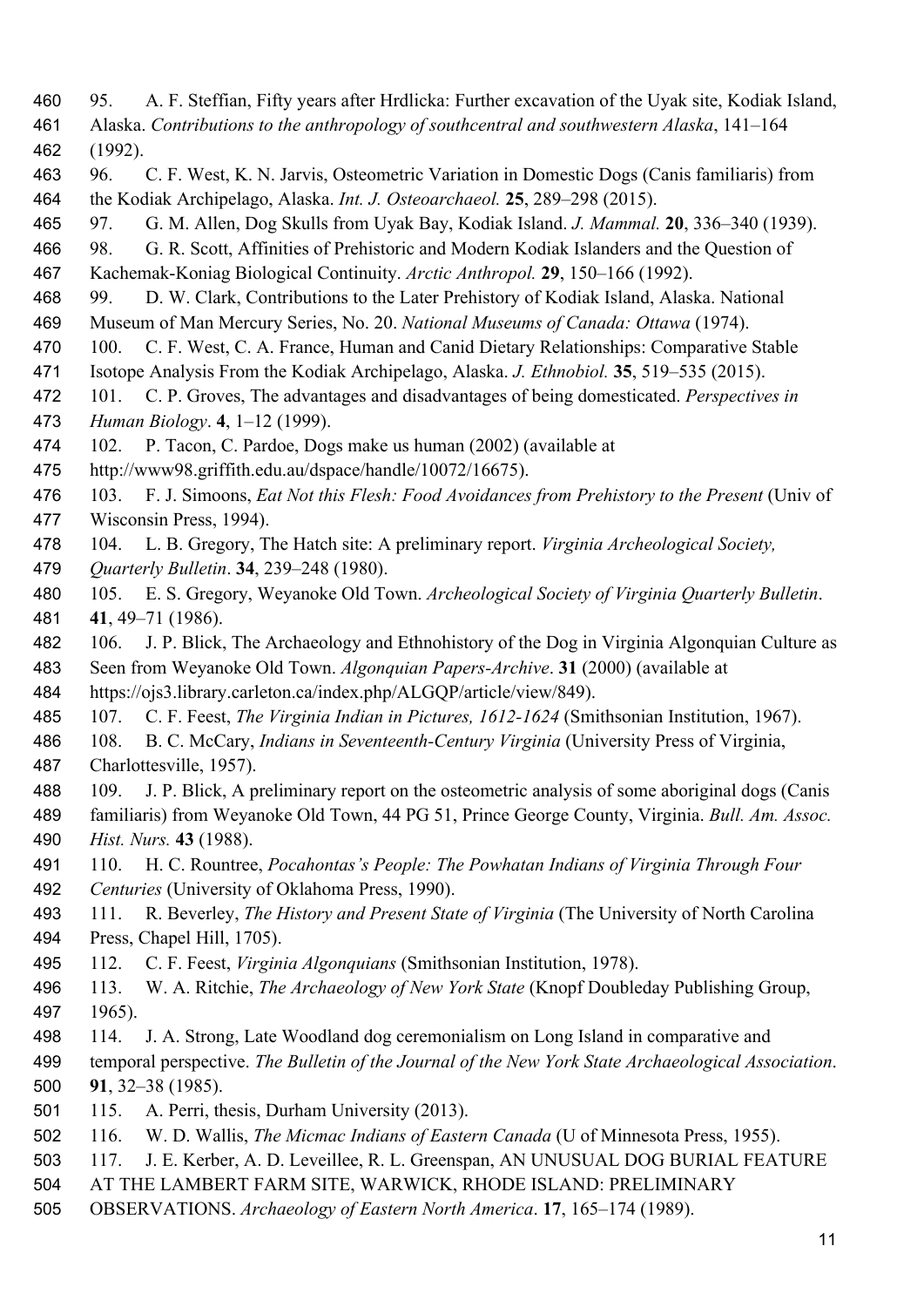- 118. T. Harriot, *A Brief and True Report of the New Found Land of Virginia*
- (digitalcommons.unl.edu, London, 1588).
- 119. W. Strachey, *The History of Travel into Virginia Britannia* (Hakluyt Society, London, 1612).
- 120. J. Smith, *The Generall Historie of Virginia, New-England, and the Summer Isles* (1624).
- 121. J. Brereton, *True Relation of the Discoveries of the North Part of Virginia* (1602).
- 122. P. Hulton, America 1585: The Complete Drawings of John White (1984) (available at
- http://www.tandfonline.com/doi/abs/10.1080/00377996.1985.9958273).
- 123. K. A. Kuckelman, The Archaeology of Yellow Jacket Pueblo (Site 5MT5): Excavations at a
- Large Community Center in Southwestern Colorado (2003), (available at
- http://www.crowcanyon.org/yellowjacket.).
- 124. V. V. Pitulko, A. Kasparov, Ancient Arctic Hunters: Material Culture and Survival Strategy. *Arctic Anthropol.* **33**, 1–36 (1996).
- 125. V. V. Pitulko, A. K. Kasparov, Archaeological dogs from the Early Holocene Zhokhov site
- in the Eastern Siberian Arctic. *Journal of Archaeological Science: Reports*. **13**, 491–515 (2017/6).
- 126. J. Dabney *et al.*, Complete mitochondrial genome sequence of a Middle Pleistocene cave
- bear reconstructed from ultrashort DNA fragments. *Proc. Natl. Acad. Sci. U. S. A.* **110**, 15758– 15763 (2013).
- 127. P. B. Damgaard *et al.*, Improving access to endogenous DNA in ancient bones and teeth. *Sci. Rep.* **5**, 11184 (2015).
- 128. M. Meyer, M. Kircher, Illumina sequencing library preparation for highly multiplexed target capture and sequencing. *Cold Spring Harb. Protoc.* **2010**, db.prot5448 (2010).
- 129. K. E. Witt *et al.*, DNA analysis of ancient dogs of the Americas: Identifying possible
- founding haplotypes and reconstructing population histories. *J. Hum. Evol.* **79**, 105–118 (2015).
- 130. M. E. Allentoft *et al.*, Population genomics of Bronze Age Eurasia. *Nature*. **522**, 167–172 (2015).
- 131. S. Lindgreen, AdapterRemoval: easy cleaning of next-generation sequencing reads. *BMC Res. Notes*. **5**, 337 (2012).
- 132. H. Li, R. Durbin, Fast and accurate short read alignment with Burrows-Wheeler transform. *Bioinformatics*. **25**, 1754–1760 (2009).
- 133. M. Schubert *et al.*, Improving ancient DNA read mapping against modern reference
- genomes. *BMC Genomics*. **13**, 178 (2012).
- 134. M. Kircher, Analysis of high-throughput ancient DNA sequencing data. *Methods Mol. Biol.* **840**, 197–228 (2012).
- 135. R. E. Green *et al.*, A draft sequence of the Neandertal genome. *Science*. **328**, 710–722 (2010).
- 136. P. Skoglund *et al.*, Genomic insights into the peopling of the Southwest Pacific. *Nature*. **538**, 510–513 (2016).
- 137. W. Haak *et al.*, Massive migration from the steppe was a source for Indo-European languages in Europe. *Nature*. **522**, 207–211 (2015).
- 138. L. A. F. Frantz *et al.*, Genomic and archaeological evidence suggest a dual origin of
- domestic dogs. *Science*. **352**, 1228–1231 (2016).
- 139. H. Jónsson, A. Ginolhac, M. Schubert, P. L. F. Johnson, L. Orlando, mapDamage2.0: fast
- approximate Bayesian estimates of ancient DNA damage parameters. *Bioinformatics*. **29**, 1682– 1684 (2013).
- 140. B. Bai *et al.*, DoGSD: the dog and wolf genome SNP database. *Nucleic Acids Res.* **43**,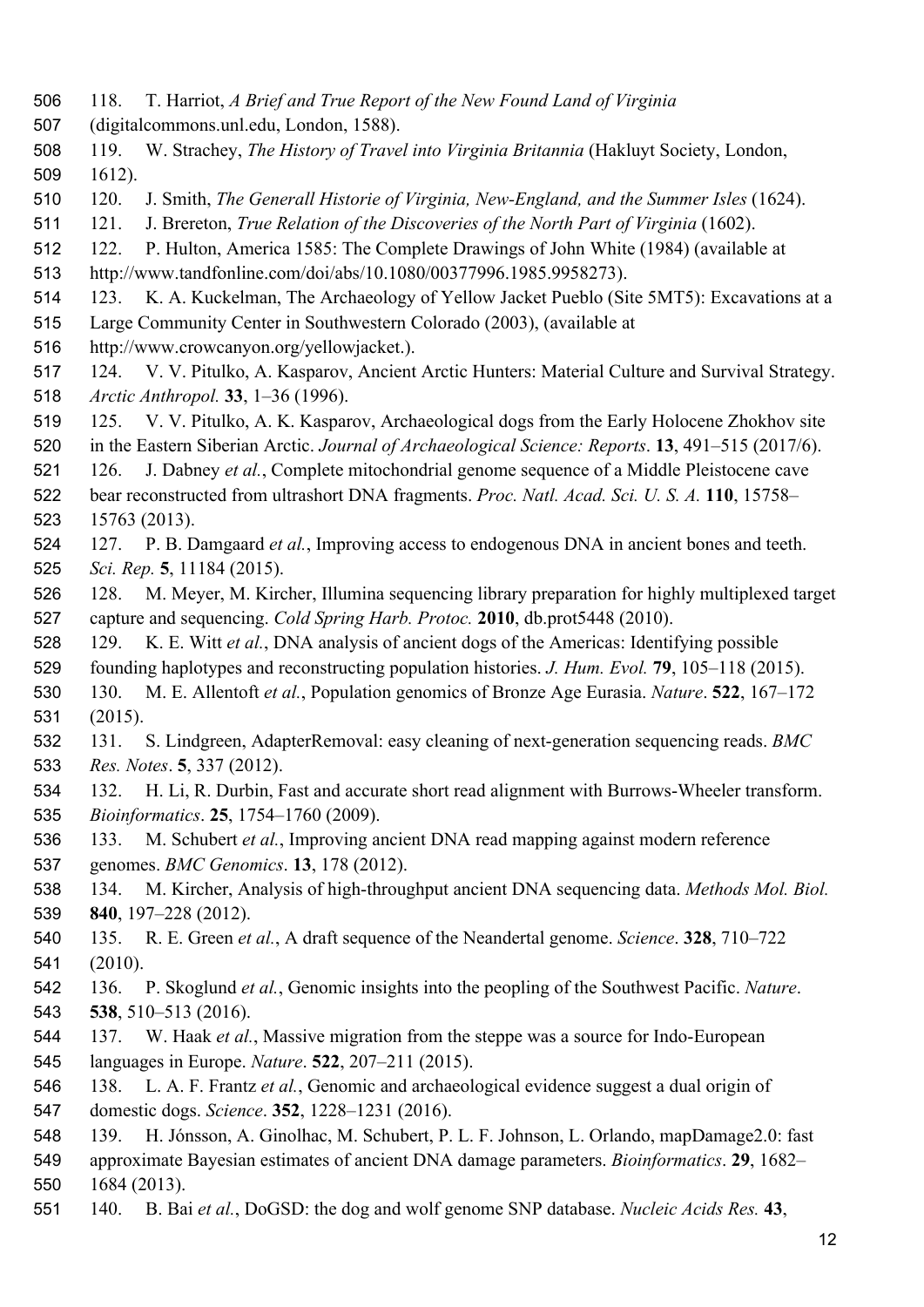- D777–D783 (2014).
- 141. A. R. Quinlan, I. M. Hall, BEDTools: a flexible suite of utilities for comparing genomic features. *Bioinformatics*. **26**, 841–842 (2010).
- 142. E. P. Murchison *et al.*, Transmissible [corrected] dog cancer genome reveals the origin and history of an ancient cell lineage. *Science*. **343**, 437–440 (2014).
- 143. P. Skoglund, E. Ersmark, E. Palkopoulou, L. Dalén, Ancient Wolf Genome Reveals an
- Early Divergence of Domestic Dog Ancestors and Admixture into High-Latitude Breeds. *Curr.*
- *Biol.* **25**, 1515–1519 (2015).
- 144. H. Li *et al.*, The Sequence Alignment / Map ( SAM ) Format and SAMtools 1000 Genome Project Data Processing Subgroup. *Data Processing*, 1–2 (2009).
- 145. O. Thalmann *et al.*, Complete mitochondrial genomes of ancient canids suggest a European origin of domestic dogs. *Science*. **342**, 871–874 (2013).
- 146. K. Katoh, G. Asimenos, H. Toh, in *Bioinformatics for DNA Sequence Analysis*, D. Posada, Ed. (Humana Press), *Methods in Molecular Biology*, pp. 39–64.
- 147. K. Katoh, D. M. Standley, MAFFT multiple sequence alignment software version 7:
- improvements in performance and usability. *Mol. Biol. Evol.* **30**, 772–780 (2013).
- 148. A. Stamatakis, RAxML-VI-HPC: maximum likelihood-based phylogenetic analyses with thousands of taxa and mixed models. *Bioinformatics*. **22**, 2688–2690 (2006).
- 149. B. van Asch *et al.*, Pre-Columbian origins of Native American dog breeds, with only limited replacement by European dogs, confirmed by mtDNA analysis. *Proc. Biol. Sci.* **280**, 20131142 (2013).
- 150. A. Strakova *et al.*, Mitochondrial genetic diversity, selection and recombination in a canine transmissible cancer. *Elife*. **5** (2016), doi:10.7554/eLife.14552.
- 151. J.-F. Pang *et al.*, mtDNA data indicate a single origin for dogs south of Yangtze River, less
- than 16,300 years ago, from numerous wolves. *Mol. Biol. Evol.* **26**, 2849–2864 (2009).
- 152. S. Björnerfeldt, M. T. Webster, C. Vilà, Relaxation of selective constraint on dog
- mitochondrial DNA following domestication, 990–994 (2006).
- 153. Z. Hao, Q. Zhang, B. Qu, The complete mitochondrial genome of the Chinese indigenous dog. *Mitochondrial DNA A DNA Mapp Seq Anal*. **27**, 88–89 (2016).
- 154. K. M. Webb, M. W. Allard, Mitochondrial genome DNA analysis of the domestic dog:
- identifying informative SNPs outside of the control region. *J. Forensic Sci.* **54**, 275–288 (2009).
- 155. J.-H. Zhao, W. Liu, The complete mitochondrial genome of the Simao Chinese indigenous dog. *Mitochondrial DNA A DNA Mapp Seq Anal*. **27**, 545–546 (2016).
- 156. M. W. Pedersen *et al.*, Postglacial viability and colonization in North America's ice-free corridor. *Nature*. **537**, 45–49 (2016).
- 157. A. J. Drummond, M. A. Suchard, D. Xie, A. Rambaut, Bayesian Phylogenetics with BEAUti and the BEAST 1.7. *Mol. Biol. Evol.* **29**, 1969–1973 (2012).
- 158. R. Lanfear, P. B. Frandsen, A. M. Wright, T. Senfeld, B. Calcott, PartitionFinder 2: New
- Methods for Selecting Partitioned Models of Evolution for Molecular and Morphological Phylogenetic Analyses. *Mol. Biol. Evol.* **34**, 772–773 (2017).
- 159. A. J. Drummond, A. Rambaut, B. Shapiro, O. G. Pybus, Bayesian coalescent inference of
- past population dynamics from molecular sequences. *Mol. Biol. Evol.* **22**, 1185–1192 (2005).
- 160. C. Drögemüller *et al.*, A mutation in hairless dogs implicates FOXI3 in ectodermal
- development. *Science*. **321**, 1462 (2008).
- 161. N. Patterson, A. L. Price, D. Reich, Population structure and eigenanalysis. *PLoS Genet.* **2**, e190 (2006).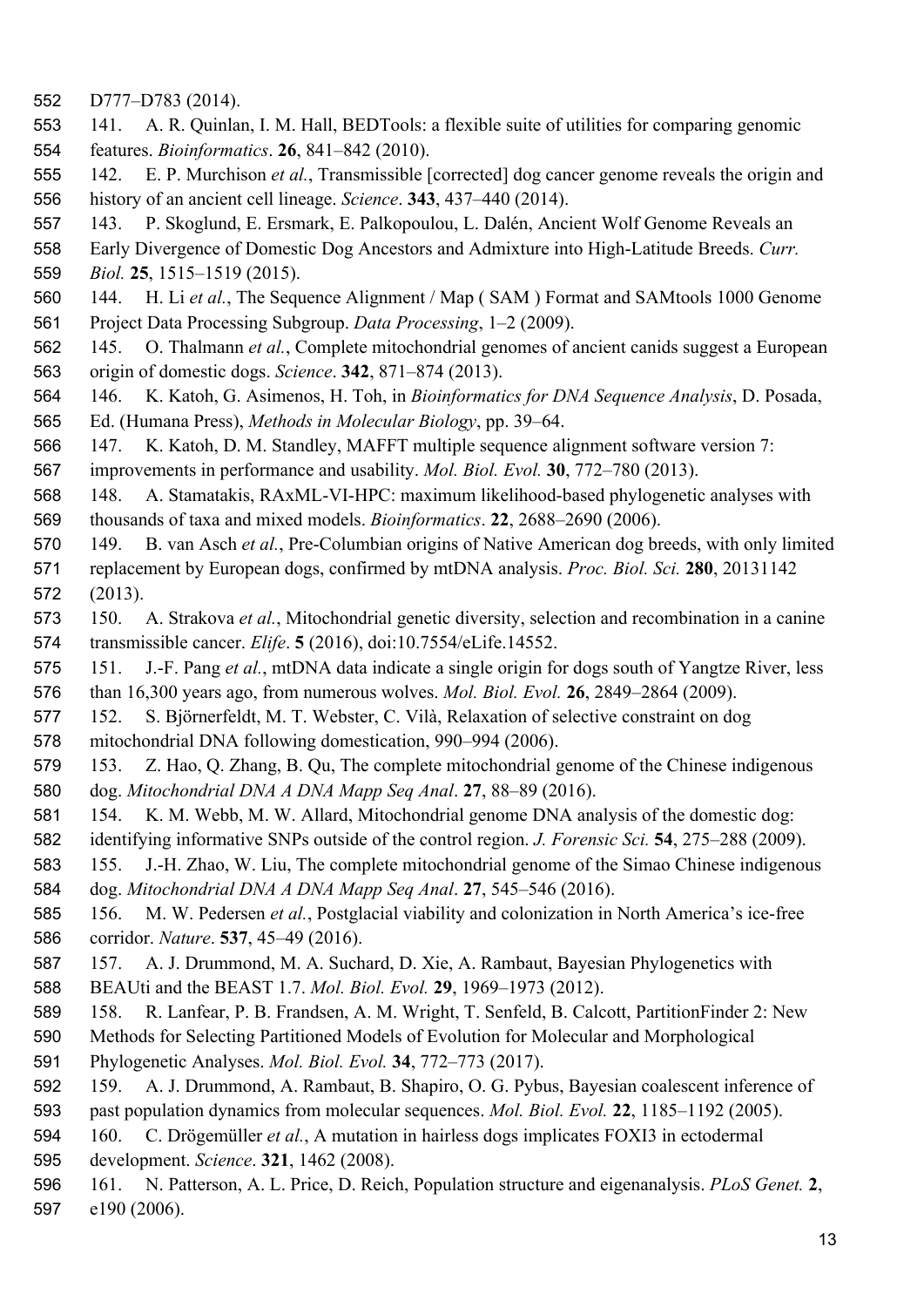- 162. S. Purcell *et al.*, PLINK: a tool set for whole-genome association and population-based
- linkage analyses. *Am. J. Hum. Genet.* **81**, 559–575 (2007).
- 163. E. Paradis, J. Claude, K. Strimmer, APE: Analyses of Phylogenetics and Evolution in R language. *Bioinformatics*. **20**, 289–290 (2004).
- 164. F. Ronquist, J. P. Huelsenbeck, MrBayes 3: Bayesian phylogenetic inference under mixed models. *Bioinformatics*. **19**, 1572–1574 (2003).
- 165. H. E. L. Lischer, L. Excoffier, PGDSpider: an automated data conversion tool for
- connecting population genetics and genomics programs. *Bioinformatics*. **28**, 298–299 (2012).
- 166. P. O. Lewis, A likelihood approach to estimating phylogeny from discrete morphological character data. *Syst. Biol.* **50**, 913–925 (2001).
- 167. N. Patterson *et al.*, Ancient admixture in human history. *Genetics*. **192**, 1065–1093 (2012).
- 168. T. M. Anderson *et al.*, Molecular and evolutionary history of melanism in North American gray wolves. *Science*. **323**, 1339–1343 (2009).
- 169. D. Reich, K. Thangaraj, N. Patterson, A. L. Price, L. Singh, Reconstructing Indian
- population history. *Nature*. **461**, 489–494 (2009).
- 170. D. H. Alexander, J. Novembre, K. Lange, Fast model-based estimation of ancestry in unrelated individuals. *Genome Res.* **19**, 1655–1664 (2009).
- 171. G. Larson *et al.*, Rethinking dog domestication by integrating genetics, archeology, and
- biogeography. *Proceedings of the National Academy of Sciences*, 1203005109– (2012).
- 172. A. Eriksson, A. Manica, Effect of ancient population structure on the degree of
- polymorphism shared between modern human populations and ancient hominins. *Proc. Natl. Acad. Sci. U. S. A.* **109**, 13956–13960 (2012).
- 173. C. Murgia, J. K. Pritchard, S. Y. Kim, A. Fassati, R. A. Weiss, Clonal origin and evolution of a transmissible cancer. *Cell*. **126**, 477–487 (2006).
- 174. C. A. Rebbeck, R. Thomas, M. Breen, A. M. Leroi, A. Burt, Origins and evolution of a transmissible cancer. *Evolution*. **63**, 2340–2349 (2009).
- 175. A. Rimmer *et al.*, Integrating mapping-, assembly- and haplotype-based approaches for calling variants in clinical sequencing applications. *Nat. Genet.* **46**, 912–918 (2014).
- 176. A. McKenna *et al.*, The Genome Analysis Toolkit: A MapReduce framework for analyzing next-generation DNA sequencing data. *Genome Res.* **20**, 1297–1303 (2010).
- 177. B. Decker *et al.*, Comparison against 186 canid whole-genome sequences reveals survival
- strategies of an ancient clonally transmissible canine tumor. *Genome Res.* **25**, 1646–1655 (2015).
- 178. A. Vaysse *et al.*, Identification of genomic regions associated with phenotypic variation
- between dog breeds using selection mapping. *PLoS Genet.* **7**, e1002316 (2011).
- 179. K. Lindblad-Toh *et al.*, Genome sequence, comparative analysis and haplotype structure of the domestic dog. *Nature*. **438**, 803–819 (2005).
- 180. G. Ha, A. Roth, D. Lai, A. Bashashati, J. Ding, Integrative analysis of genome-wide loss of
- heterozygosity and monoallelic expression at nucleotide resolution reveals disrupted pathways in
- triple-negative breast …. *Genome* (2012) (available at
- http://genome.cshlp.org/content/22/10/1995.short).
- 181. C. Fraley, A. E. Raftery, T. B. Murphy, L. Scrucca, mclust Version 4 for R: Normal Mixture
- Modeling for Model-Based Clustering, Classification, and Density Estimation. 2012. *University of Washington: Seattle*.
- 182. P. Concannon, S. Whaley, D. Lein, R. Wissler, Canine gestation length: variation related to time of mating and fertile life of sperm. *Am. J. Vet. Res.* **44**, 1819–1821 (1983).
- 183. A. C. Okkens, T. W. Hekerman, J. W. de Vogel, B. van Haaften, Influence of litter size and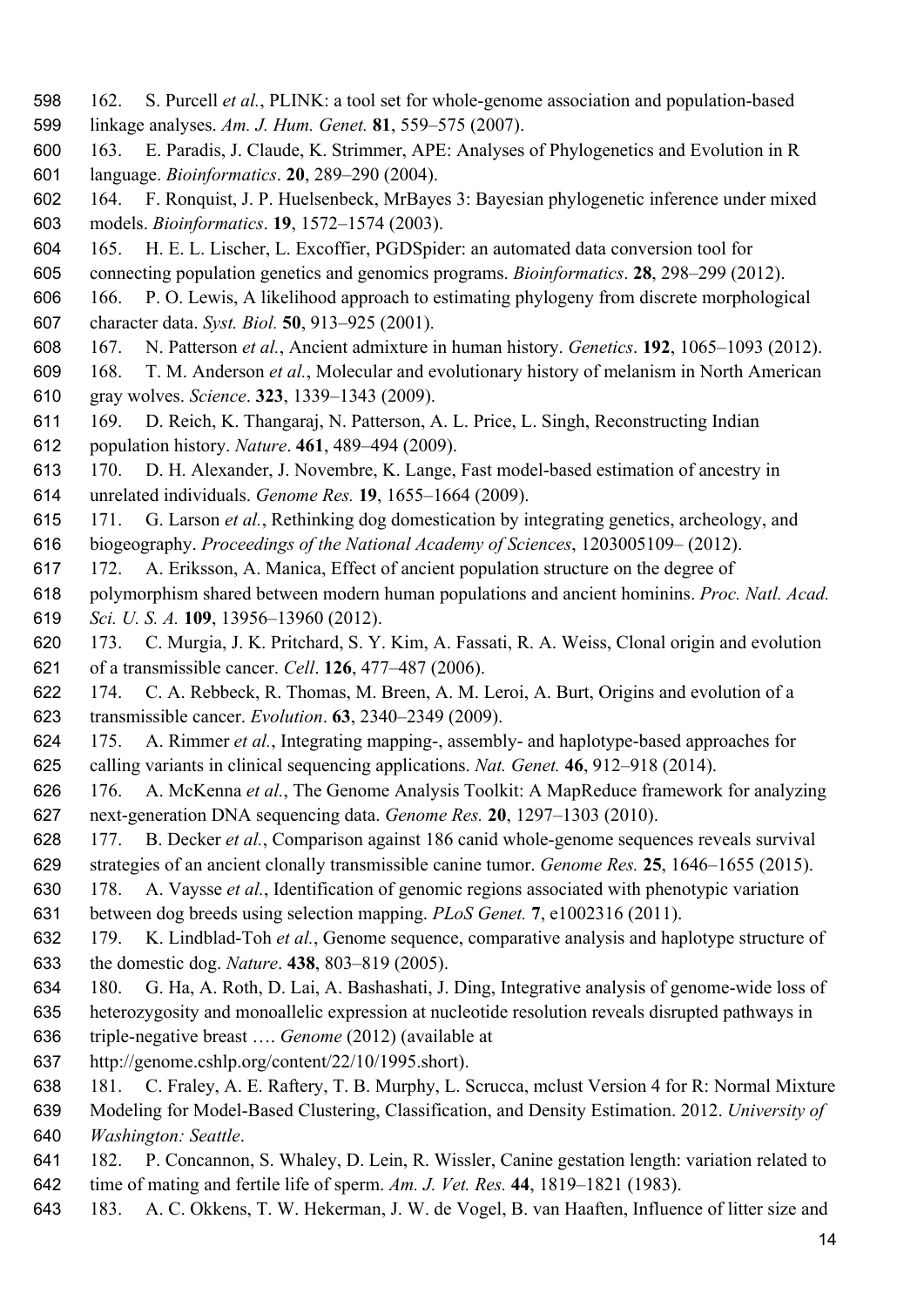breed on variation in length of gestation in the dog. *Vet. Q.* **15**, 160–161 (1993).

184. B. B. Gavrilovic, K. Andersson, C. Linde Forsberg, Reproductive patterns in the domestic

- dog--a retrospective study of the Drever breed. *Theriogenology*. **70**, 783–794 (2008).
- 185. L. B. Alexandrov *et al.*, Clock-like mutational processes in human somatic cells. *Nat. Genet.* **47**, 1402–1407 (2015).
- 186. D. P. Blaine, *A Domestic Treatise on the Diseases of Horses and Dogs* (T. Boosey, 1810).
- 187. S. M. Waszak *et al.*, Germline determinants of the somatic mutation landscape in 2,642

cancer genomes. *bioRxiv* (2017), p. 208330.

 **Figure 1 Sample location and ancestry of pre-contact dogs a.** A map depicting the location and age of the archeological remains analyzed in this study. Each dot represents a single sample, and multiple samples per archeological site are grouped in boxes. Sites mentioned in the text are labelled. **b.** A tip calibrated Bayesian mitochondrial phylogenetic tree of dogs, within haplogroup A. This analysis was conducted with 71 novel ancient mitogenomes together with 145 publicly available mitogenomes from both modern and ancient canids (*3*) (Fig. S6). Red branches represent modern dogs. Blue horizontal bars on nodes represent 95% High Density Posterior age. The grey shaded area represents the time frame during which people entered the Americas (*10*–*12*) **c.** A neighbor-joining tree built with whole genomes (*3*). **d** An admixture graph constructed with *TreeMix* (based on transversions; Supplementary Material) depicting the relationship between PCD (including the Port Du Choix [AL3194] and Weyanoke Old Town [AL3223] samples) and other dog and wolf populations. We only used Greenland dogs and Malamute (American Arctic dogs) for this analysis as these are the least admixed with Western Eurasian dogs (*3*)**.** 

 **Figure 2 Legacy of pre-contact dogs in modern american dogs a.** A map showing the locations of dog populations obtained from (*9*) and their degree of relatedness (D-statistics) with the ~4ky old Port au Choix dog (AL3194; see (*3*) and Fig. S14). Higher values (in red) represent closer relatedness. **b.** A map depicting the multiple introductions of dogs into the Americas.

 **Acknowledgement:** We thank L. Orlando, R. K. Wayne and D. Meltzer for their valuable comments, B. M. Kemp, M. Masson and J. Chupasko for support and J. Southon (Keck Carbon Cycle Accelerator Mass Spectrometer, University of California, Irvine) for the radiocarbon date on the Port au Choix dog. We would like to acknowledge the use of the University of Oxford Advanced Research Computing (ARC) facility for providing computing time. We thank the Illinois State Museum, the Illinois State Archaeological Survey, the G. A. Black Laboratory of Archaeology at Indiana University Bloomington, the Instituto Nacional de Antropologia e Historia and the Ohio Historical Society for access to material. We thank The Rooms (Museum Division), Board Executive and Government of Newfoundland and Labrador for permission to access and sample the Port au Choix material. We are grateful to M. Ptaszynska for useful information and to S. Zhang for assistance with samples. **Funding:** L.A.F.F. was supported by the Wellcome Trust (210119/Z/18/Z) and by Wolfson College (University of Oxford). L.A.F.F., J.H, A.L., A. H-B, O.L., K.M.D. and G.L. were supported either by a European Research Council grant (ERC-2013- StG-337574-UNDEAD) or Natural Environmental Research Council grants (NE/K005243/1 and NE/K003259/1), or both. M.N.L. and E.P.M. were supported by the Wellcome Trust (102942/Z/13/A). A.R.P. was supported by the Max Planck Society. E.K.I.P. was supported by a Clarendon Fund Scholarship, University of Oxford. M.T.P.G was supported by European Research Council grant (ERC-2015-CoG-681396 – Extinction Genomics). A.M. was supported by the